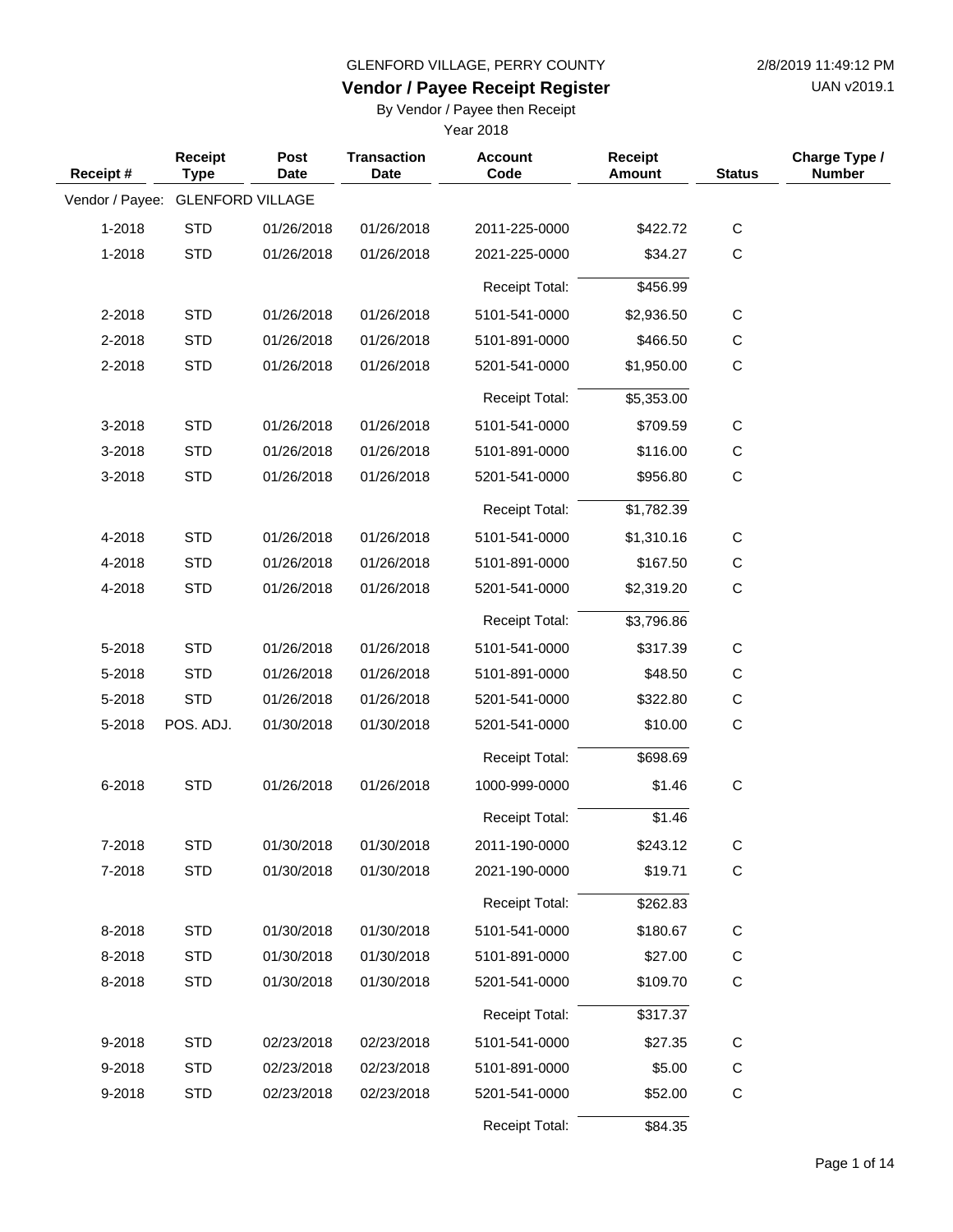UAN v2019.1

## **Vendor / Payee Receipt Register**

By Vendor / Payee then Receipt

| Receipt# | Receipt<br><b>Type</b> | <b>Post</b><br><b>Date</b> | <b>Transaction</b><br><b>Date</b> | <b>Account</b><br>Code | <b>Receipt</b><br><b>Amount</b> | <b>Status</b> | Charge Type /<br><b>Number</b> |
|----------|------------------------|----------------------------|-----------------------------------|------------------------|---------------------------------|---------------|--------------------------------|
| 10-2018  | <b>STD</b>             | 02/23/2018                 | 02/23/2018                        | 5101-541-0000          | \$503.80                        | $\mathbf C$   |                                |
| 10-2018  | <b>STD</b>             | 02/23/2018                 | 02/23/2018                        | 5101-891-0000          | \$85.00                         | С             |                                |
| 10-2018  | <b>STD</b>             | 02/23/2018                 | 02/23/2018                        | 5201-541-0000          | \$613.16                        | $\mathsf C$   |                                |
|          |                        |                            |                                   | <b>Receipt Total:</b>  | \$1,201.96                      |               |                                |
| 11-2018  | <b>STD</b>             | 02/23/2018                 | 02/23/2018                        | 5101-541-0000          | \$598.93                        | $\mathsf C$   |                                |
| 11-2018  | <b>STD</b>             | 02/23/2018                 | 02/23/2018                        | 5101-891-0000          | \$92.00                         | $\mathsf C$   |                                |
| 11-2018  | <b>STD</b>             | 02/23/2018                 | 02/23/2018                        | 5201-541-0000          | \$312.00                        | $\mathsf C$   |                                |
|          |                        |                            |                                   | <b>Receipt Total:</b>  | \$1,002.93                      |               |                                |
| 12-2018  | <b>STD</b>             | 02/23/2018                 | 02/23/2018                        | 5101-541-0000          | \$515.88                        | $\mathsf C$   |                                |
| 12-2018  | <b>STD</b>             | 02/23/2018                 | 02/23/2018                        | 5101-891-0000          | \$76.00                         | $\mathsf C$   |                                |
| 12-2018  | <b>STD</b>             | 02/23/2018                 | 02/23/2018                        | 5201-541-0000          | \$369.20                        | $\mathbf C$   |                                |
|          |                        |                            |                                   | <b>Receipt Total:</b>  | \$961.08                        |               |                                |
| 13-2018  | <b>STD</b>             | 02/23/2018                 | 02/23/2018                        | 5101-541-0000          | \$2,527.04                      | С             |                                |
| 13-2018  | <b>STD</b>             | 02/23/2018                 | 02/23/2018                        | 5101-891-0000          | \$386.77                        | C             |                                |
| 13-2018  | <b>STD</b>             | 02/23/2018                 | 02/23/2018                        | 5201-541-0000          | \$1,913.91                      | $\mathbf C$   |                                |
|          |                        |                            |                                   | <b>Receipt Total:</b>  | \$4,827.72                      |               |                                |
| 14-2018  | <b>STD</b>             | 02/23/2018                 | 02/23/2018                        | 5101-541-0000          | \$929.04                        | С             |                                |
| 14-2018  | <b>STD</b>             | 02/23/2018                 | 02/23/2018                        | 5201-541-0000          | \$2,038.40                      | $\mathsf C$   |                                |
| 14-2018  | <b>STD</b>             | 02/23/2018                 | 02/23/2018                        | 5101-891-0000          | \$131.00                        | $\mathsf C$   |                                |
|          |                        |                            |                                   | <b>Receipt Total:</b>  | \$3,098.44                      |               |                                |
| 15-2018  | <b>STD</b>             | 02/23/2018                 | 02/23/2018                        | 1000-211-0000          | \$576.22                        | $\mathsf C$   |                                |
|          |                        |                            |                                   | <b>Receipt Total:</b>  | \$576.22                        |               |                                |
| 16-2018  | <b>STD</b>             | 02/23/2018                 | 02/23/2018                        | 5101-541-0000          | \$23.48                         | $\mathsf C$   |                                |
| 16-2018  | STD                    | 02/23/2018                 | 02/23/2018                        | 5101-891-0000          | \$5.00                          | C             |                                |
|          |                        |                            |                                   | <b>Receipt Total:</b>  | \$28.48                         |               |                                |
| 17-2018  | <b>STD</b>             | 02/23/2018                 | 02/23/2018                        | 5101-541-0000          | \$151.90                        | $\mathsf C$   |                                |
| 17-2018  | <b>STD</b>             | 02/23/2018                 | 02/23/2018                        | 5101-891-0000          | \$15.00                         | $\mathsf{C}$  |                                |
| 17-2018  | <b>STD</b>             | 02/23/2018                 | 02/23/2018                        | 5201-541-0000          | \$254.00                        | $\mathsf C$   |                                |
|          |                        |                            |                                   | Receipt Total:         | \$420.90                        |               |                                |
| 18-2018  | <b>STD</b>             | 02/23/2018                 | 02/23/2018                        | 5101-541-0000          | \$245.84                        | $\mathsf C$   |                                |
| 18-2018  | <b>STD</b>             | 02/23/2018                 | 02/23/2018                        | 5101-891-0000          | \$16.00                         | C             |                                |
|          |                        |                            |                                   | Receipt Total:         | \$261.84                        |               |                                |
| 19-2018  | <b>STD</b>             | 02/27/2018                 | 02/27/2018                        | 5101-541-0000          | \$425.31                        | $\mathbf C$   |                                |
| 19-2018  | <b>STD</b>             | 02/27/2018                 | 02/27/2018                        | 5101-891-0000          | \$68.00                         | C             |                                |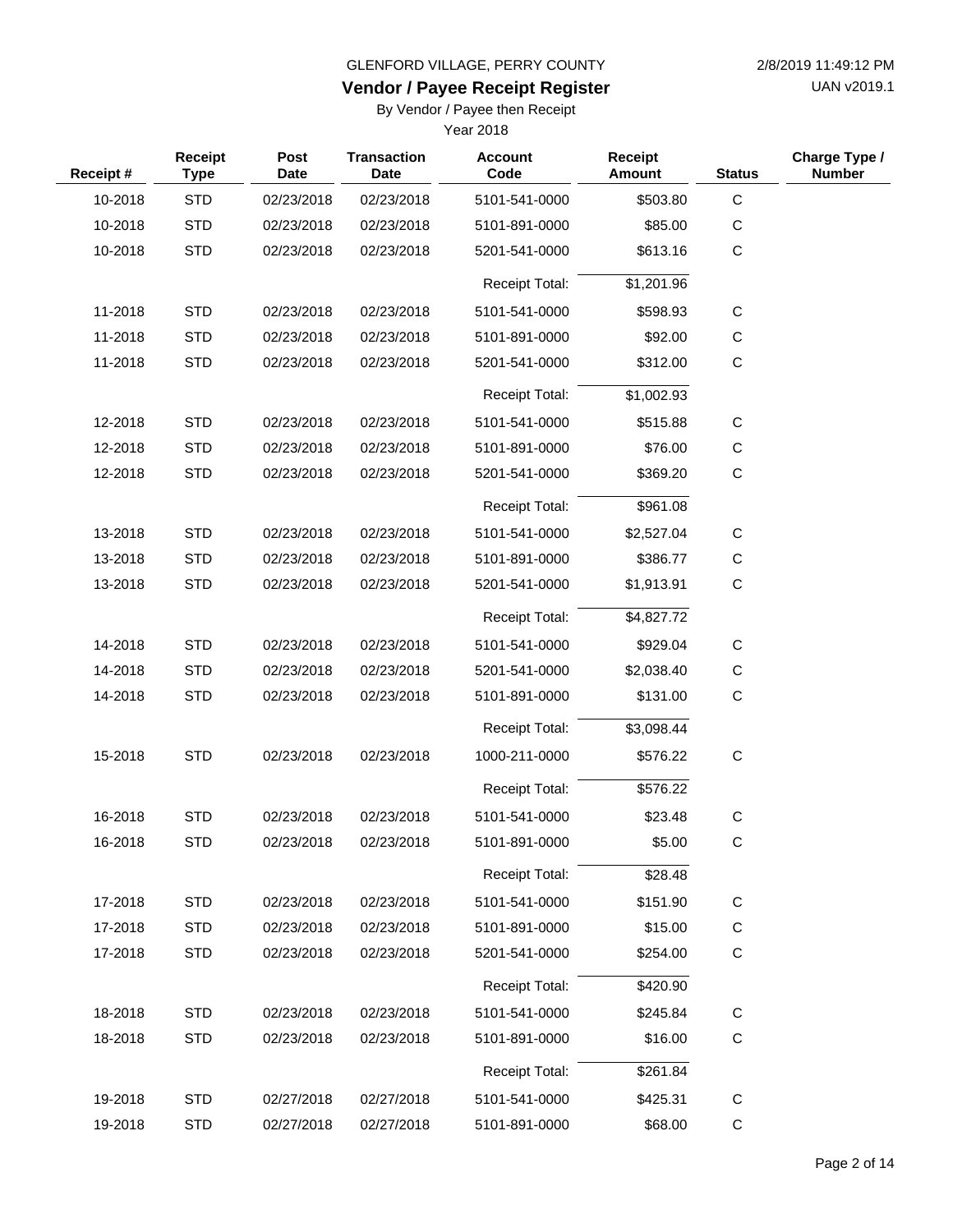UAN v2019.1

## **Vendor / Payee Receipt Register**

By Vendor / Payee then Receipt

| Receipt # | Receipt<br><b>Type</b> | <b>Post</b><br><b>Date</b> | <b>Transaction</b><br><b>Date</b> | <b>Account</b><br>Code | <b>Receipt</b><br>Amount | <b>Status</b> | Charge Type /<br><b>Number</b> |
|-----------|------------------------|----------------------------|-----------------------------------|------------------------|--------------------------|---------------|--------------------------------|
| 19-2018   | <b>STD</b>             | 02/27/2018                 | 02/27/2018                        | 5201-541-0000          | \$161.20                 | $\mathsf C$   |                                |
|           |                        |                            |                                   | <b>Receipt Total:</b>  | \$654.51                 |               |                                |
| 20-2018   | <b>STD</b>             | 02/27/2018                 | 02/27/2018                        | 2011-190-0000          | \$66.17                  | $\mathsf C$   |                                |
| 20-2018   | <b>STD</b>             | 02/27/2018                 | 02/27/2018                        | 2021-190-0000          | \$5.36                   | $\mathsf C$   |                                |
|           |                        |                            |                                   | <b>Receipt Total:</b>  | \$71.53                  |               |                                |
| 21-2018   | <b>STD</b>             | 02/27/2018                 | 02/27/2018                        | 2011-225-0000          | \$569.92                 | $\mathsf C$   |                                |
| 21-2018   | <b>STD</b>             | 02/27/2018                 | 02/27/2018                        | 2021-225-0000          | \$46.21                  | $\mathsf C$   |                                |
|           |                        |                            |                                   | <b>Receipt Total:</b>  | \$616.13                 |               |                                |
| 22-2018   | <b>STD</b>             | 03/16/2018                 | 03/16/2018                        | 5101-541-0000          | \$1,925.37               | $\mathsf C$   |                                |
| 22-2018   | <b>STD</b>             | 03/16/2018                 | 03/16/2018                        | 5101-891-0000          | \$385.50                 | $\mathsf C$   |                                |
| 22-2018   | <b>STD</b>             | 03/16/2018                 | 03/16/2018                        | 5201-541-0000          | \$1,922.39               | $\mathsf C$   |                                |
|           |                        |                            |                                   |                        |                          |               |                                |
|           |                        |                            |                                   | <b>Receipt Total:</b>  | \$4,233.26               |               |                                |
| 23-2018   | <b>STD</b>             | 03/16/2018                 | 03/16/2018                        | 5101-541-0000          | \$1,072.70               | $\mathsf C$   |                                |
| 23-2018   | <b>STD</b>             | 03/16/2018                 | 03/16/2018                        | 5101-891-0000          | \$150.00                 | С             |                                |
| 23-2018   | <b>STD</b>             | 03/16/2018                 | 03/16/2018                        | 5201-541-0000          | \$1,788.00               | $\mathsf C$   |                                |
|           |                        |                            |                                   | <b>Receipt Total:</b>  | \$3,010.70               |               |                                |
| 24-2018   | <b>STD</b>             | 03/01/2018                 | 03/16/2018                        | 1000-211-0000          | \$526.77                 | $\mathsf C$   |                                |
|           |                        |                            |                                   | <b>Receipt Total:</b>  | \$526.77                 |               |                                |
| 25-2018   | <b>STD</b>             | 03/27/2018                 | 03/27/2018                        | 2011-225-0000          | \$551.74                 | С             |                                |
| 25-2018   | <b>STD</b>             | 03/27/2018                 | 03/27/2018                        | 2021-225-0000          | \$44.74                  | $\mathsf C$   |                                |
|           |                        |                            |                                   | <b>Receipt Total:</b>  | \$596.48                 |               |                                |
| 26-2018   | <b>STD</b>             | 03/27/2018                 | 03/27/2018                        | 5101-541-0000          | \$1,615.57               | $\mathsf C$   |                                |
| 26-2018   | <b>STD</b>             | 03/27/2018                 | 03/27/2018                        | 5101-891-0000          | \$250.00                 | $\mathbf C$   |                                |
| 26-2018   | <b>STD</b>             | 03/27/2018                 | 03/27/2018                        | 5201-541-0000          | \$1,946.10               | $\mathsf C$   |                                |
|           |                        |                            |                                   | Receipt Total:         | \$3,811.67               |               |                                |
| 27-2018   | <b>STD</b>             | 03/27/2018                 | 03/27/2018                        | 1000-211-0000          | \$432.61                 | C             |                                |
| 27-2018   | <b>STD</b>             | 03/27/2018                 | 03/27/2018                        | 2011-190-0000          | \$57.91                  | $\mathsf C$   |                                |
| 27-2018   | <b>STD</b>             | 03/27/2018                 | 03/27/2018                        | 2021-190-0000          | \$4.70                   | $\mathsf C$   |                                |
|           |                        |                            |                                   | Receipt Total:         | \$495.22                 |               |                                |
| 28-2018   | <b>STD</b>             | 03/27/2018                 | 03/27/2018                        | 5101-541-0000          | \$245.50                 | C             |                                |
| 28-2018   | <b>STD</b>             | 03/27/2018                 | 03/27/2018                        | 5101-891-0000          | \$40.50                  | C             |                                |
| 28-2018   | <b>STD</b>             | 03/27/2018                 | 03/27/2018                        | 5201-541-0000          | \$213.20                 | $\mathsf C$   |                                |
|           |                        |                            |                                   | <b>Receipt Total:</b>  | \$499.20                 |               |                                |
| 29-2018   | <b>STD</b>             | 03/31/2018                 | 03/31/2018                        | 5101-541-0000          | \$134.30                 | $\mathsf C$   |                                |
|           |                        |                            |                                   |                        |                          |               |                                |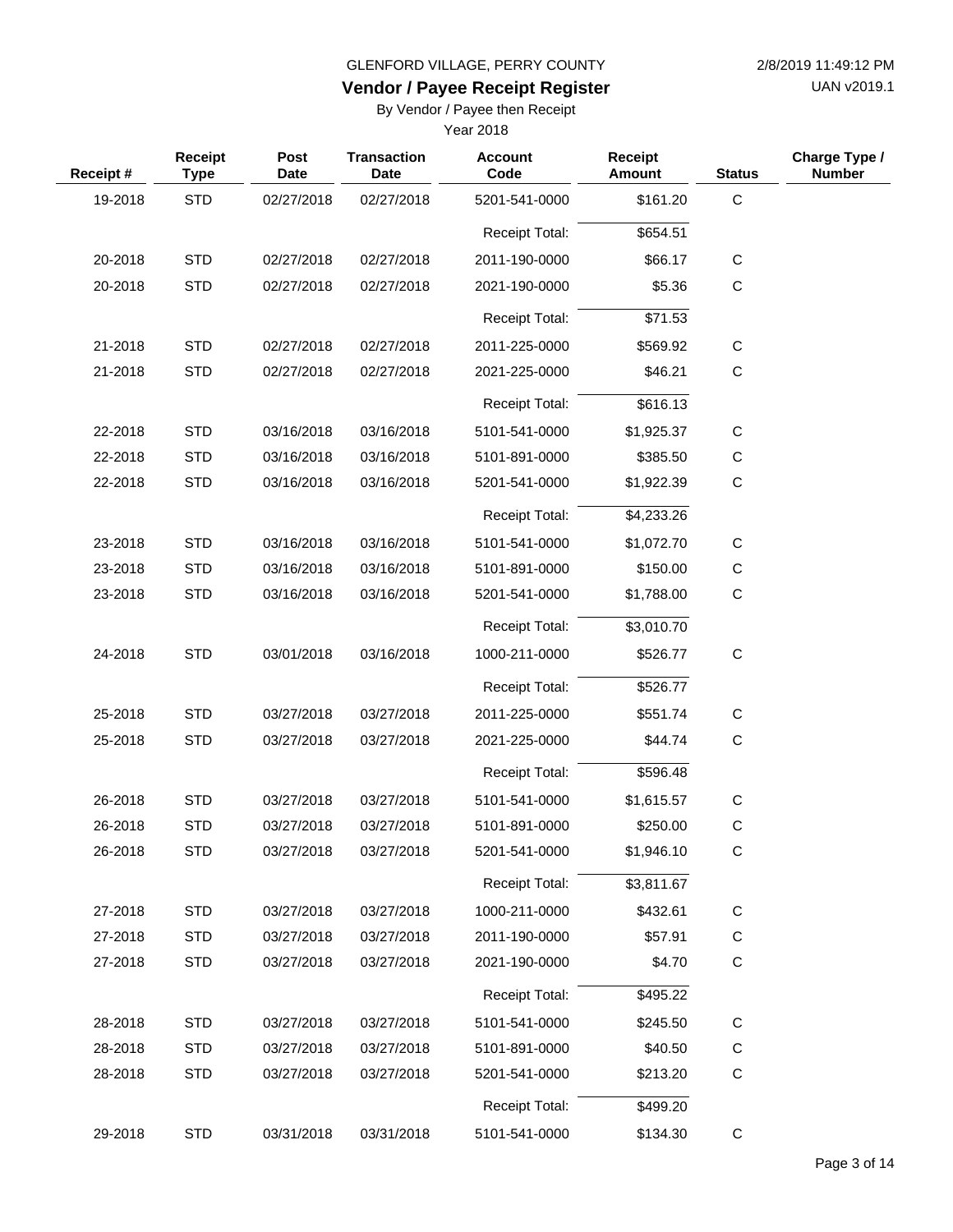**Vendor / Payee Receipt Register**

UAN v2019.1

By Vendor / Payee then Receipt

| Receipt# | Receipt<br><b>Type</b> | <b>Post</b><br><b>Date</b> | <b>Transaction</b><br><b>Date</b> | <b>Account</b><br>Code | <b>Receipt</b><br>Amount | <b>Status</b> | Charge Type /<br><b>Number</b> |
|----------|------------------------|----------------------------|-----------------------------------|------------------------|--------------------------|---------------|--------------------------------|
| 29-2018  | <b>STD</b>             | 03/31/2018                 | 03/31/2018                        | 5101-891-0000          | \$21.50                  | C             |                                |
| 29-2018  | <b>STD</b>             | 03/31/2018                 | 03/31/2018                        | 5201-541-0000          | \$109.20                 | $\mathsf C$   |                                |
|          |                        |                            |                                   | <b>Receipt Total:</b>  | \$265.00                 |               |                                |
| 30-2018  | <b>STD</b>             | 04/27/2018                 | 04/27/2018                        | 1000-110-0000          | \$7,006.67               | $\mathsf{C}$  |                                |
| 30-2018  | <b>STD</b>             | 04/27/2018                 | 04/27/2018                        | 2011-110-0000          | \$973.27                 | C             |                                |
| 30-2018  | <b>STD</b>             | 04/27/2018                 | 04/27/2018                        | 5201-541-0000          | \$2,091.28               | $\mathsf C$   |                                |
|          |                        |                            |                                   | <b>Receipt Total:</b>  | \$10,071.22              |               |                                |
| 31-2018  | <b>STD</b>             | 04/27/2018                 | 04/27/2018                        | 5101-541-0000          | \$70.03                  | C             |                                |
| 31-2018  | <b>STD</b>             | 04/27/2018                 | 04/27/2018                        | 5101-891-0000          | \$26.50                  | $\mathsf{C}$  |                                |
| 31-2018  | <b>STD</b>             | 04/27/2018                 | 04/27/2018                        | 5201-541-0000          | \$426.20                 | $\mathsf C$   |                                |
|          |                        |                            |                                   | <b>Receipt Total:</b>  | \$522.73                 |               |                                |
| 32-2018  | <b>STD</b>             | 04/27/2018                 | 04/27/2018                        | 5101-541-0000          | \$523.37                 | C             |                                |
| 32-2018  | <b>STD</b>             | 04/27/2018                 | 04/27/2018                        | 5101-891-0000          | \$106.00                 | C             |                                |
| 32-2018  | <b>STD</b>             | 04/27/2018                 | 04/27/2018                        | 5201-541-0000          | \$312.00                 | $\mathsf C$   |                                |
|          |                        |                            |                                   | <b>Receipt Total:</b>  | \$941.37                 |               |                                |
| 33-2018  | <b>STD</b>             | 04/27/2018                 | 04/27/2018                        | 5101-541-0000          | \$2,032.70               | C             |                                |
| 33-2018  | <b>STD</b>             | 04/27/2018                 | 04/27/2018                        | 5101-891-0000          | \$323.50                 | $\mathsf{C}$  |                                |
| 33-2018  | <b>STD</b>             | 04/27/2018                 | 04/27/2018                        | 5201-541-0000          | \$2,178.35               | $\mathsf C$   |                                |
|          |                        |                            |                                   | <b>Receipt Total:</b>  | \$4,534.55               |               |                                |
| 34-2018  | <b>STD</b>             | 04/27/2018                 | 04/27/2018                        | 1000-211-0000          | \$495.72                 | C             |                                |
| 34-2018  | <b>STD</b>             | 04/27/2018                 | 04/27/2018                        | 1000-999-0000          | \$133.43                 | $\mathsf C$   |                                |
|          |                        |                            |                                   | <b>Receipt Total:</b>  | \$629.15                 |               |                                |
| 35-2018  | <b>STD</b>             | 04/27/2018                 | 04/27/2018                        | 5101-541-0000          | \$1,702.98               | C             |                                |
| 35-2018  | <b>STD</b>             | 04/27/2018                 | 04/27/2018                        | 5101-891-0000          | \$276.50                 | C             |                                |
| 35-2018  | <b>STD</b>             | 04/27/2018                 | 04/27/2018                        | 5201-541-0000          | \$2,029.60               | $\mathsf C$   |                                |
|          |                        |                            |                                   | <b>Receipt Total:</b>  | \$4,009.08               |               |                                |
| 36-2018  | <b>STD</b>             | 04/27/2018                 | 04/27/2018                        | 1000-999-0000          | \$7.57                   | $\mathsf C$   |                                |
| 36-2018  | <b>STD</b>             | 04/27/2018                 | 04/27/2018                        | 2011-190-0000          | \$100.78                 | C             |                                |
| 36-2018  | <b>STD</b>             | 04/27/2018                 | 04/27/2018                        | 2011-190-0000          | \$8.17                   | C             |                                |
| 36-2018  | <b>STD</b>             | 04/27/2018                 | 04/27/2018                        | 2041-820-0000          | \$86.00                  | C             |                                |
|          |                        |                            |                                   | <b>Receipt Total:</b>  | \$202.52                 |               |                                |
| 37-2018  | <b>STD</b>             | 04/27/2018                 | 04/27/2018                        | 5101-541-0000          | \$73.50                  | C             |                                |
| 37-2018  | <b>STD</b>             | 04/27/2018                 | 04/27/2018                        | 5101-891-0000          | \$15.00                  | $\mathsf C$   |                                |
| 37-2018  | <b>STD</b>             | 04/27/2018                 | 04/27/2018                        | 5201-541-0000          | \$104.00                 | $\mathsf{C}$  |                                |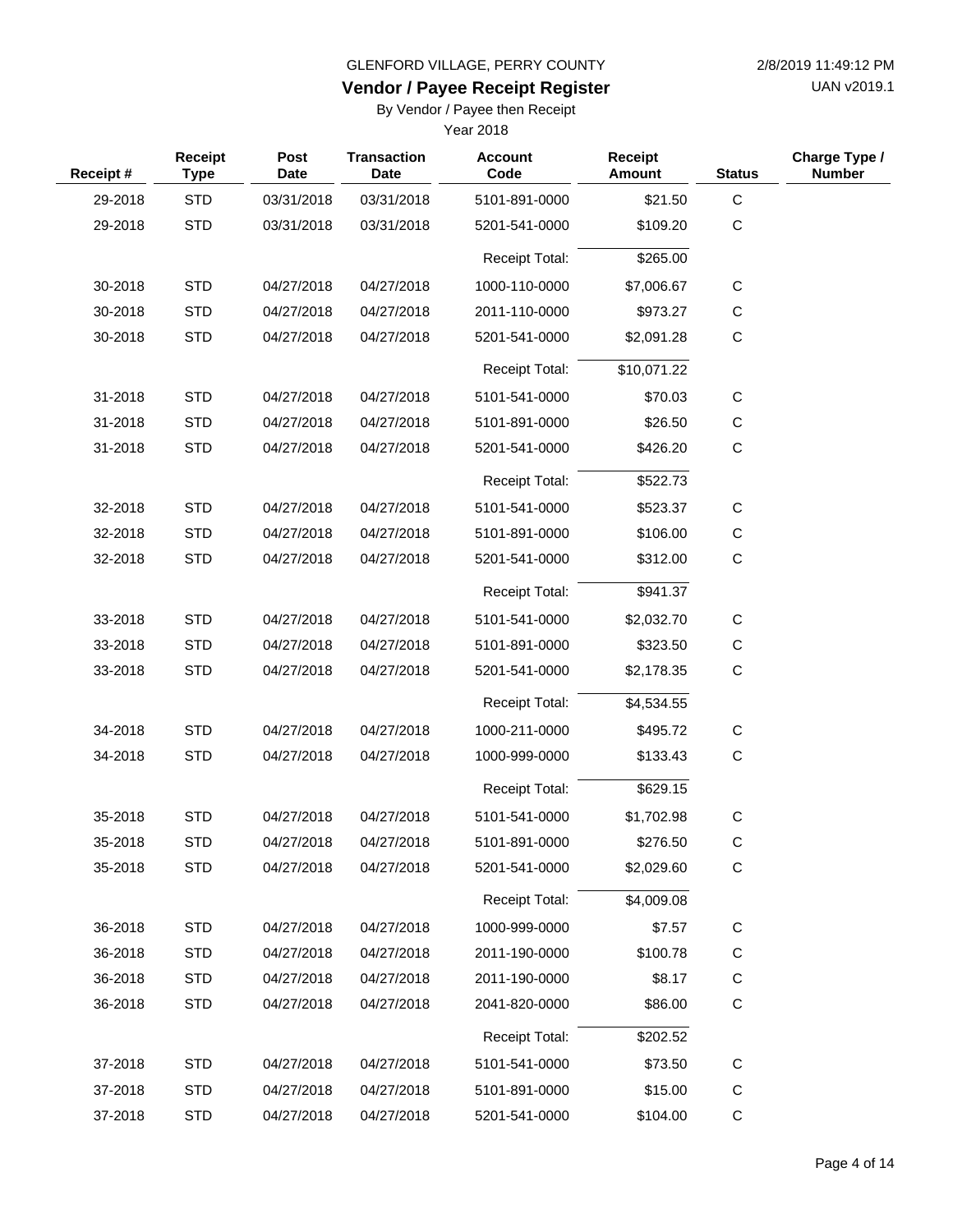UAN v2019.1

## **Vendor / Payee Receipt Register**

By Vendor / Payee then Receipt

| Receipt# | Receipt<br><b>Type</b> | Post<br><b>Date</b> | <b>Transaction</b><br><b>Date</b> | <b>Account</b><br>Code | <b>Receipt</b><br><b>Amount</b> | <b>Status</b> | Charge Type /<br><b>Number</b> |
|----------|------------------------|---------------------|-----------------------------------|------------------------|---------------------------------|---------------|--------------------------------|
|          |                        |                     |                                   | <b>Receipt Total:</b>  | \$192.50                        |               |                                |
| 38-2018  | <b>STD</b>             | 04/27/2018          | 04/27/2018                        | 2041-820-0000          | \$30.00                         | $\mathbf C$   |                                |
|          |                        |                     |                                   | <b>Receipt Total:</b>  | \$30.00                         |               |                                |
| 39-2018  | <b>STD</b>             | 04/30/2018          | 05/01/2018                        | 5101-541-0000          | \$1,006.39                      | $\mathsf{C}$  |                                |
| 39-2018  | <b>STD</b>             | 04/30/2018          | 05/01/2018                        | 5101-891-0000          | \$162.50                        | C             |                                |
| 39-2018  | <b>STD</b>             | 04/30/2018          | 05/01/2018                        | 5201-541-0000          | \$546.00                        | $\mathsf C$   |                                |
|          |                        |                     |                                   | <b>Receipt Total:</b>  | \$1,714.89                      |               |                                |
| 40-2018  | <b>STD</b>             | 04/30/2018          | 05/01/2018                        | 1000-110-0000          | \$316.86                        | C             |                                |
| 40-2018  | <b>STD</b>             | 04/30/2018          | 05/01/2018                        | 2011-225-0000          | \$490.30                        | $\mathsf C$   |                                |
| 40-2018  | <b>STD</b>             | 04/30/2018          | 05/01/2018                        | 2021-225-0000          | \$39.75                         | $\mathsf{C}$  |                                |
|          |                        |                     |                                   | <b>Receipt Total:</b>  | \$846.91                        |               |                                |
| 41-2018  | <b>STD</b>             | 05/18/2018          | 05/18/2018                        | 2021-190-0000          | \$1.80                          | C             |                                |
| 41-2018  | <b>STD</b>             | 05/18/2018          | 05/18/2018                        | 2011-190-0000          | \$22.25                         | $\mathsf C$   |                                |
|          |                        |                     |                                   | <b>Receipt Total:</b>  | \$24.05                         |               |                                |
| 42-2018  | <b>STD</b>             | 05/18/2018          | 05/18/2018                        | 5101-541-0000          | \$2,833.18                      | C             |                                |
| 42-2018  | <b>STD</b>             | 05/18/2018          | 05/18/2018                        | 5101-891-0000          | \$427.61                        | $\mathsf C$   |                                |
| 42-2018  | <b>STD</b>             | 05/18/2018          | 05/18/2018                        | 5201-541-0000          | \$2,062.35                      | $\mathsf C$   |                                |
|          |                        |                     |                                   | <b>Receipt Total:</b>  | \$5,323.14                      |               |                                |
| 43-2018  | <b>STD</b>             | 05/18/2018          | 05/18/2018                        | 5101-541-0000          | \$1,372.11                      | C             |                                |
| 43-2018  | <b>STD</b>             | 05/18/2018          | 05/18/2018                        | 5101-891-0000          | \$189.00                        | $\mathsf C$   |                                |
| 43-2018  | <b>STD</b>             | 05/18/2018          | 05/18/2018                        | 5201-541-0000          | \$1,143.67                      | $\mathsf C$   |                                |
|          |                        |                     |                                   | <b>Receipt Total:</b>  | \$2,704.78                      |               |                                |
| 44-2018  | <b>STD</b>             | 05/29/2018          | 05/29/2018                        | 1000-224-0000          | \$359.80                        | $\mathsf C$   |                                |
|          |                        |                     |                                   | Receipt Total:         | \$359.80                        |               |                                |
| 45-2018  | <b>STD</b>             | 05/29/2018          | 05/29/2018                        | 2011-225-0000          | \$579.73                        | $\mathsf C$   |                                |
| 45-2018  | <b>STD</b>             | 05/29/2018          | 05/29/2018                        | 2011-225-0000          | \$47.01                         | C             |                                |
|          |                        |                     |                                   | Receipt Total:         | \$626.74                        |               |                                |
| 46-2018  | <b>STD</b>             | 05/29/2018          | 05/29/2018                        | 5101-541-0000          | \$1,237.96                      | $\mathsf C$   |                                |
| 46-2018  | <b>STD</b>             | 05/29/2018          | 05/29/2018                        | 5101-891-0000          | \$138.00                        | C             |                                |
| 46-2018  | <b>STD</b>             | 05/29/2018          | 05/29/2018                        | 5201-541-0000          | \$2,397.60                      | C             |                                |
|          |                        |                     |                                   | Receipt Total:         | \$3,773.56                      |               |                                |
| 47-2018  | <b>STD</b>             | 05/29/2018          | 05/29/2018                        | 1000-211-0000          | \$661.57                        | C             |                                |
| 47-2018  | <b>STD</b>             | 05/29/2018          | 05/29/2018                        | 2011-190-0000          | \$76.95                         | $\mathsf C$   |                                |
| 47-2018  | <b>STD</b>             | 05/29/2018          | 05/29/2018                        | 2021-190-0000          | \$6.24                          | C             |                                |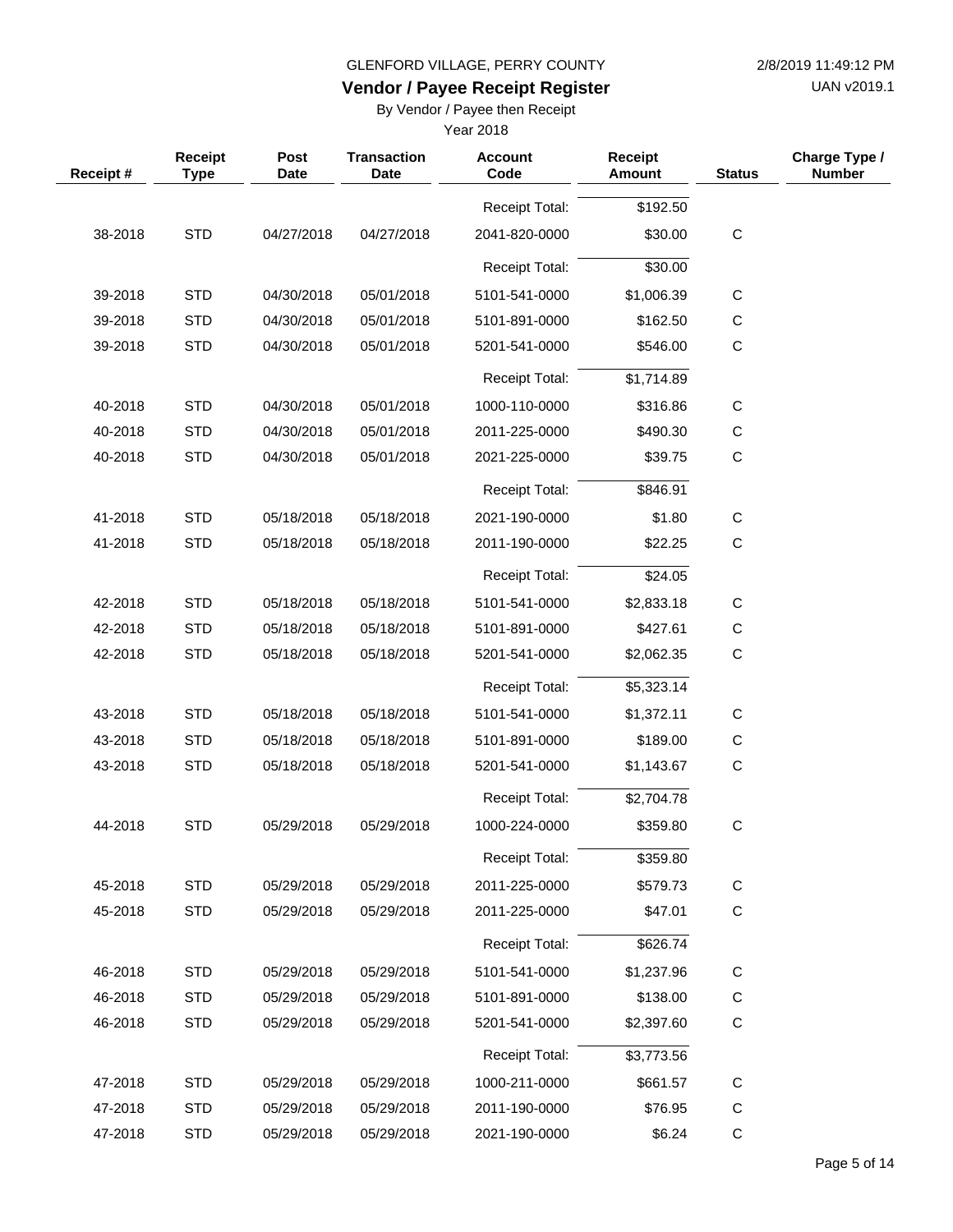UAN v2019.1

### **Vendor / Payee Receipt Register**

By Vendor / Payee then Receipt

| Receipt# | Receipt<br><b>Type</b> | Post<br><b>Date</b> | <b>Transaction</b><br><b>Date</b> | <b>Account</b><br>Code | <b>Receipt</b><br><b>Amount</b> | <b>Status</b> | Charge Type /<br><b>Number</b> |
|----------|------------------------|---------------------|-----------------------------------|------------------------|---------------------------------|---------------|--------------------------------|
|          |                        |                     |                                   | Receipt Total:         | \$744.76                        |               |                                |
| 48-2018  | <b>STD</b>             | 05/29/2018          | 05/29/2018                        | 5101-541-0000          | \$176.07                        | $\mathsf C$   |                                |
| 48-2018  | <b>STD</b>             | 05/29/2018          | 05/29/2018                        | 5201-541-0000          | \$156.00                        | $\mathsf C$   |                                |
| 48-2018  | <b>STD</b>             | 05/29/2018          | 05/29/2018                        | 5101-891-0000          | \$25.00                         | $\mathbf C$   |                                |
|          |                        |                     |                                   | <b>Receipt Total:</b>  | \$357.07                        |               |                                |
| 49-2018  | <b>STD</b>             | 05/29/2018          | 05/29/2018                        | 5101-541-0000          | \$84.36                         | $\mathsf C$   |                                |
| 49-2018  | <b>STD</b>             | 05/29/2018          | 05/29/2018                        | 5101-891-0000          | \$22.44                         | $\mathsf C$   |                                |
| 49-2018  | <b>STD</b>             | 05/29/2018          | 05/29/2018                        | 5201-541-0000          | \$57.20                         | $\mathbf C$   |                                |
|          |                        |                     |                                   |                        |                                 |               |                                |
|          |                        |                     |                                   | <b>Receipt Total:</b>  | \$164.00                        |               |                                |
| 50-2018  | <b>STD</b>             | 05/29/2018          | 05/29/2018                        | 2041-820-0000          | \$56.00                         | $\mathsf C$   |                                |
|          |                        |                     |                                   | <b>Receipt Total:</b>  | \$56.00                         |               |                                |
| 51-2018  | <b>STD</b>             | 06/05/2018          | 06/05/2018                        | 2041-820-0000          | \$110.00                        | $\mathsf C$   |                                |
|          |                        |                     |                                   | <b>Receipt Total:</b>  | \$110.00                        |               |                                |
| 52-2018  | <b>STD</b>             | 06/05/2018          | 06/05/2018                        | 5101-541-0000          | \$321.91                        | $\mathsf C$   |                                |
| 52-2018  | <b>STD</b>             | 06/05/2018          | 06/05/2018                        | 5101-891-0000          | \$57.50                         | С             |                                |
| 52-2018  | <b>STD</b>             | 06/05/2018          | 06/05/2018                        | 5201-541-0000          | \$239.00                        | $\mathsf C$   |                                |
|          |                        |                     |                                   | <b>Receipt Total:</b>  | \$618.41                        |               |                                |
| 53-2018  | <b>STD</b>             | 06/19/2018          | 06/19/2018                        | 5101-541-0000          | \$1,061.58                      | $\mathsf C$   |                                |
| 53-2018  | <b>STD</b>             | 06/19/2018          | 06/19/2018                        | 5101-891-0000          | \$166.00                        | С             |                                |
| 53-2018  | <b>STD</b>             | 06/19/2018          | 06/19/2018                        | 5201-541-0000          | \$1,715.20                      | $\mathsf C$   |                                |
|          |                        |                     |                                   | <b>Receipt Total:</b>  | \$2,942.78                      |               |                                |
| 54-2018  | <b>STD</b>             | 06/19/2018          | 06/19/2018                        | 2041-820-0000          | \$100.00                        | $\mathsf C$   |                                |
| 54-2018  | <b>STD</b>             | 06/19/2018          | 06/19/2018                        | 5101-543-0000          | \$461.25                        | $\mathsf C$   |                                |
|          |                        |                     |                                   | Receipt Total:         | \$561.25                        |               |                                |
| 55-2018  | <b>STD</b>             | 06/19/2018          | 06/19/2018                        | 5101-541-0000          | \$1,805.92                      | $\mathsf C$   |                                |
| 55-2018  | <b>STD</b>             | 06/19/2018          | 06/19/2018                        | 5101-891-0000          | \$187.50                        | $\mathsf C$   |                                |
| 55-2018  | <b>STD</b>             | 06/19/2018          | 06/19/2018                        | 5201-541-0000          | \$2,111.20                      | C             |                                |
|          |                        |                     |                                   | Receipt Total:         | \$4,104.62                      |               |                                |
| 56-2018  | <b>STD</b>             | 06/19/2018          | 06/19/2018                        | 1000-211-0000          | \$533.43                        | $\mathsf C$   |                                |
|          |                        |                     |                                   | Receipt Total:         | \$533.43                        |               |                                |
| 57-2018  | <b>STD</b>             | 06/19/2018          | 06/19/2018                        | 5101-541-0000          | \$595.27                        | $\mathsf C$   |                                |
| 57-2018  | <b>STD</b>             | 06/19/2018          | 06/19/2018                        | 5101-891-0000          | \$96.00                         | C             |                                |
| 57-2018  | <b>STD</b>             | 06/19/2018          | 06/19/2018                        | 5201-541-0000          | \$889.20                        | $\mathbf C$   |                                |
|          |                        |                     |                                   | Receipt Total:         | \$1,580.47                      |               |                                |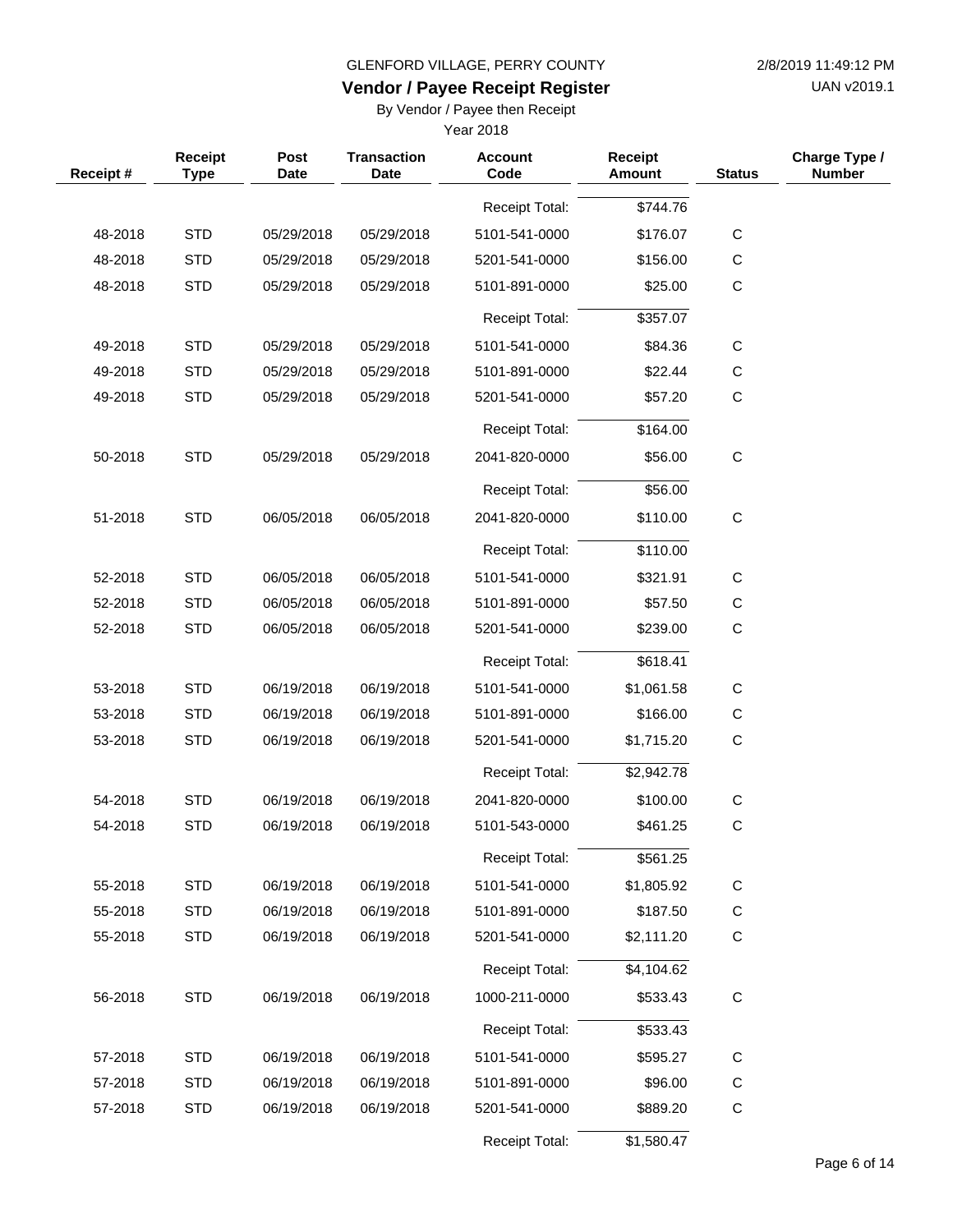UAN v2019.1

## **Vendor / Payee Receipt Register**

By Vendor / Payee then Receipt

| Receipt# | Receipt<br><b>Type</b> | Post<br><b>Date</b> | <b>Transaction</b><br><b>Date</b> | <b>Account</b><br>Code | <b>Receipt</b><br>Amount | <b>Status</b> | Charge Type /<br><b>Number</b> |
|----------|------------------------|---------------------|-----------------------------------|------------------------|--------------------------|---------------|--------------------------------|
| 58-2018  | <b>STD</b>             | 06/26/2018          | 06/26/2018                        | 5101-541-0000          | \$894.56                 | $\mathsf C$   |                                |
| 58-2018  | <b>STD</b>             | 06/26/2018          | 06/26/2018                        | 5101-891-0000          | \$138.00                 | C             |                                |
| 58-2018  | <b>STD</b>             | 06/26/2018          | 06/26/2018                        | 5201-541-0000          | \$839.51                 | $\mathbf C$   |                                |
|          |                        |                     |                                   | Receipt Total:         | \$1,872.07               |               |                                |
| 59-2018  | <b>STD</b>             | 06/26/2018          | 06/26/2018                        | 2011-190-0000          | \$126.15                 | С             |                                |
| 59-2018  | <b>STD</b>             | 06/26/2018          | 06/26/2018                        | 2021-190-0000          | \$10.23                  | $\mathbf C$   |                                |
|          |                        |                     |                                   | <b>Receipt Total:</b>  | \$136.38                 |               |                                |
| 60-2018  | <b>STD</b>             | 06/26/2018          | 06/26/2018                        | 5101-541-0000          | \$306.77                 | C             |                                |
| 60-2018  | <b>STD</b>             | 06/26/2018          | 06/26/2018                        | 5101-891-0000          | \$48.00                  | C             |                                |
| 60-2018  | <b>STD</b>             | 06/26/2018          | 06/26/2018                        | 5201-541-0000          | \$275.60                 | $\mathsf C$   |                                |
|          |                        |                     |                                   | <b>Receipt Total:</b>  | \$630.37                 |               |                                |
| 61-2018  | <b>STD</b>             | 07/07/2018          | 07/07/2018                        | 5101-541-0000          | \$308.38                 | C             |                                |
| 61-2018  | <b>STD</b>             | 07/07/2018          | 07/07/2018                        | 5201-541-0000          | \$161.20                 | C             |                                |
| 61-2018  | <b>STD</b>             | 07/07/2018          | 07/07/2018                        | 5101-891-0000          | \$41.50                  | $\mathbf C$   |                                |
|          |                        |                     |                                   | <b>Receipt Total:</b>  | \$511.08                 |               |                                |
| 62-2018  | <b>STD</b>             | 07/07/2018          | 07/07/2018                        | 5101-541-0000          | \$1,481.74               | $\mathsf C$   |                                |
| 62-2018  | <b>STD</b>             | 07/07/2018          | 07/07/2018                        | 5101-891-0000          | \$313.50                 | $\mathsf C$   |                                |
| 62-2018  | <b>STD</b>             | 07/07/2018          | 07/07/2018                        | 5201-541-0000          | \$793.50                 | $\mathbf C$   |                                |
|          |                        |                     |                                   | <b>Receipt Total:</b>  | \$2,588.74               |               |                                |
| 63-2018  | <b>STD</b>             | 07/07/2018          | 07/07/2018                        | 1000-999-0000          | \$112.35                 | $\mathbf C$   |                                |
| 63-2018  | <b>STD</b>             | 07/07/2018          | 07/07/2018                        | 2041-820-0000          | \$124.00                 | $\mathsf C$   |                                |
|          |                        |                     |                                   | <b>Receipt Total:</b>  | \$236.35                 |               |                                |
| 64-2018  | <b>STD</b>             | 07/24/2018          | 07/24/2018                        | 2041-820-0000          | \$40.00                  | $\mathsf C$   |                                |
|          |                        |                     |                                   | Receipt Total:         | \$40.00                  |               |                                |
| 65-2018  | <b>STD</b>             | 07/24/2018          | 07/24/2018                        | 5101-541-0000          | \$1,142.79               | $\mathsf C$   |                                |
| 65-2018  | <b>STD</b>             | 07/24/2018          | 07/24/2018                        | 5101-891-0000          | \$208.00                 | $\mathsf C$   |                                |
| 65-2018  | <b>STD</b>             | 07/24/2018          | 07/24/2018                        | 5201-541-0000          | \$674.48                 | $\mathsf C$   |                                |
|          |                        |                     |                                   | <b>Receipt Total:</b>  | \$2,025.27               |               |                                |
| 66-2018  | <b>STD</b>             | 07/24/2018          | 07/24/2018                        | 5101-541-0000          | \$2,545.30               | C             |                                |
| 66-2018  | <b>STD</b>             | 07/24/2018          | 07/24/2018                        | 5101-891-0000          | \$345.25                 | C             |                                |
| 66-2018  | <b>STD</b>             | 07/24/2018          | 07/24/2018                        | 5201-541-0000          | \$3,493.08               | $\mathsf C$   |                                |
|          |                        |                     |                                   | <b>Receipt Total:</b>  | \$6,383.63               |               |                                |
| 67-2018  | <b>STD</b>             | 07/24/2018          | 07/24/2018                        | 2041-820-0000          | \$122.00                 | $\mathsf{C}$  |                                |
| 67-2018  | <b>STD</b>             | 07/24/2018          | 07/24/2018                        | 5101-543-0000          | \$11.40                  | $\mathbf C$   |                                |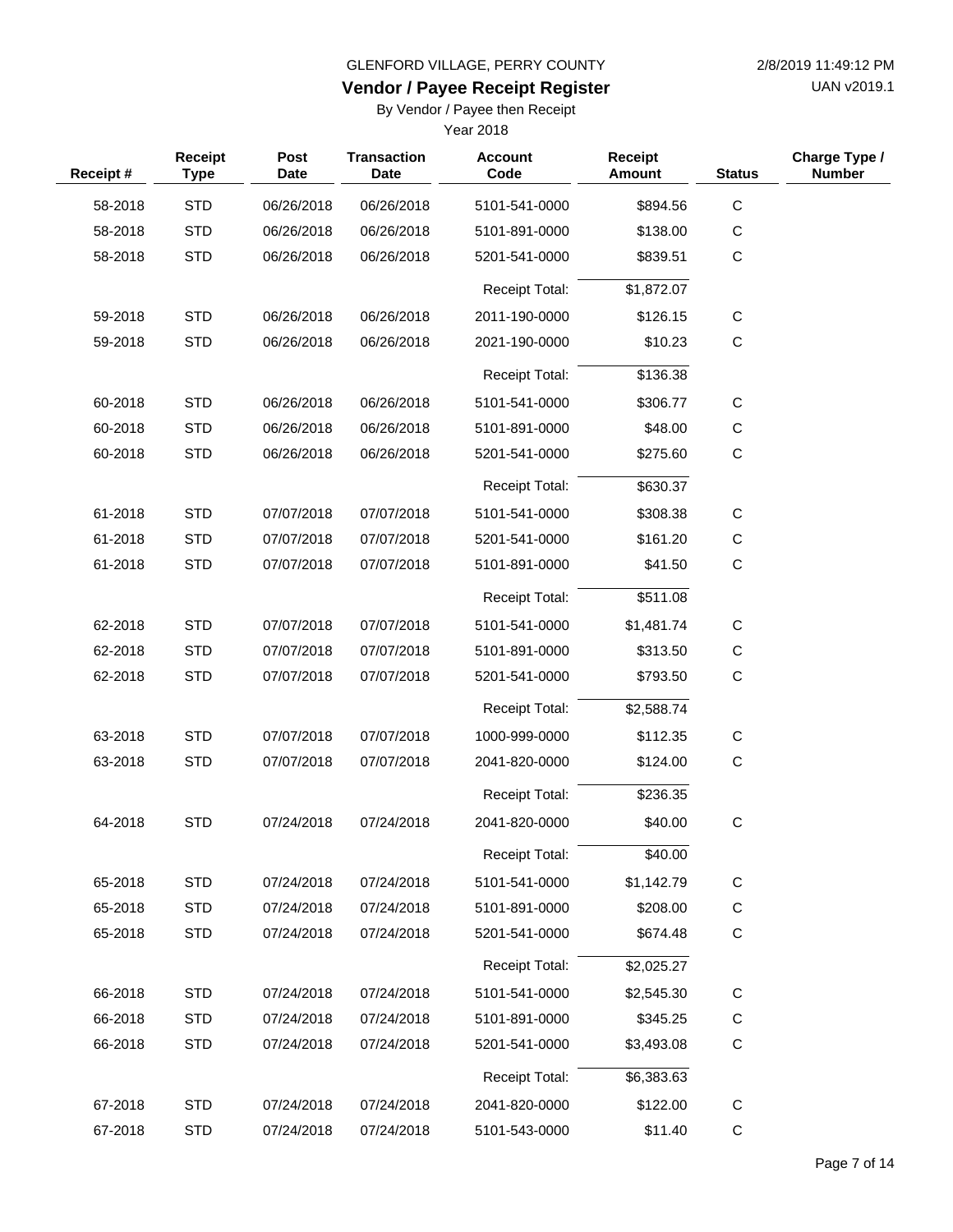UAN v2019.1

## **Vendor / Payee Receipt Register**

By Vendor / Payee then Receipt

| Receipt# | Receipt<br><b>Type</b> | Post<br><b>Date</b> | <b>Transaction</b><br>Date | <b>Account</b><br>Code | <b>Receipt</b><br><b>Amount</b> | <b>Status</b> | Charge Type /<br><b>Number</b> |
|----------|------------------------|---------------------|----------------------------|------------------------|---------------------------------|---------------|--------------------------------|
| 67-2018  | <b>STD</b>             | 07/24/2018          | 07/24/2018                 | 1000-211-0000          | \$532.43                        | $\mathbf C$   |                                |
| 67-2018  | <b>STD</b>             | 07/24/2018          | 07/24/2018                 | 2011-190-0000          | \$77.59                         | C             |                                |
| 67-2018  | <b>STD</b>             | 07/24/2018          | 07/24/2018                 | 2021-190-0000          | \$6.29                          | C             |                                |
|          |                        |                     |                            | <b>Receipt Total:</b>  | \$749.71                        |               |                                |
| 68-2018  | <b>STD</b>             | 07/31/2018          | 07/31/2018                 | 2011-225-0000          | \$566.44                        | C             |                                |
| 68-2018  | <b>STD</b>             | 07/31/2018          | 07/31/2018                 | 2021-225-0000          | \$45.93                         | $\mathbf C$   |                                |
|          |                        |                     |                            | <b>Receipt Total:</b>  | \$612.37                        |               |                                |
| 69-2018  | <b>STD</b>             | 07/31/2018          | 07/31/2018                 | 2011-225-0000          | \$571.59                        | $\mathsf{C}$  |                                |
| 69-2018  | <b>STD</b>             | 07/31/2018          | 07/31/2018                 | 2021-225-0000          | \$46.34                         | C             |                                |
|          |                        |                     |                            | <b>Receipt Total:</b>  | \$617.93                        |               |                                |
| 70-2018  | <b>STD</b>             | 07/31/2018          | 07/31/2018                 | 5101-541-0000          | \$172.41                        | C             |                                |
| 70-2018  | <b>STD</b>             | 07/31/2018          | 07/31/2018                 | 5101-891-0000          | \$38.50                         | С             |                                |
| 70-2018  | <b>STD</b>             | 07/31/2018          | 07/31/2018                 | 5201-541-0000          | \$203.40                        | $\mathbf C$   |                                |
|          |                        |                     |                            | <b>Receipt Total:</b>  | \$414.31                        |               |                                |
| 71-2018  | <b>STD</b>             | 08/21/2018          | 08/21/2018                 | 5101-541-0000          | \$2,682.10                      | $\mathsf{C}$  |                                |
| 71-2018  | <b>STD</b>             | 08/21/2018          | 08/21/2018                 | 5101-891-0000          | \$384.18                        | C             |                                |
| 71-2018  | <b>STD</b>             | 08/21/2018          | 08/21/2018                 | 5201-541-0000          | \$2,003.12                      | C             |                                |
|          |                        |                     |                            | <b>Receipt Total:</b>  | \$5,069.40                      |               |                                |
| 72-2018  | <b>STD</b>             | 08/21/2018          | 08/21/2018                 | 2041-820-0000          | \$192.00                        | C             |                                |
| 72-2018  | <b>STD</b>             | 08/21/2018          | 08/21/2018                 | 5101-543-0000          | \$11.40                         | C             |                                |
|          |                        |                     |                            | <b>Receipt Total:</b>  | \$203.40                        |               |                                |
| 73-2018  | <b>STD</b>             | 08/21/2018          | 08/21/2018                 | 5101-541-0000          | \$1,073.36                      | C             |                                |
| 73-2018  | <b>STD</b>             | 08/21/2018          | 08/21/2018                 | 5101-891-0000          | \$182.00                        | С             |                                |
| 73-2018  | <b>STD</b>             | 08/21/2018          | 08/21/2018                 | 5201-541-0000          | \$1,154.40                      | С             |                                |
|          |                        |                     |                            | <b>Receipt Total:</b>  | \$2,409.76                      |               |                                |
| 74-2018  | <b>STD</b>             | 08/21/2018          | 08/21/2018                 | 5101-541-0000          | \$1,219.61                      | C             |                                |
| 74-2018  | <b>STD</b>             | 08/21/2018          | 08/21/2018                 | 5101-891-0000          | \$151.50                        | $\mathsf{C}$  |                                |
| 74-2018  | <b>STD</b>             | 08/21/2018          | 08/21/2018                 | 5201-541-0000          | \$1,934.40                      | C             |                                |
|          |                        |                     |                            | <b>Receipt Total:</b>  | \$3,305.51                      |               |                                |
| 75-2018  | <b>STD</b>             | 08/21/2018          | 08/21/2018                 | 1000-211-0000          | \$470.33                        | $\mathsf{C}$  |                                |
| 75-2018  | <b>STD</b>             | 08/21/2018          | 08/21/2018                 | 2011-190-0000          | \$106.79                        | C             |                                |
| 75-2018  | <b>STD</b>             | 08/21/2018          | 08/21/2018                 | 2021-190-0000          | \$8.66                          | C             |                                |
| 75-2018  | <b>STD</b>             | 08/21/2018          | 08/21/2018                 | 1000-110-0000          | \$4,909.55                      | C             |                                |
| 75-2018  | <b>STD</b>             | 08/21/2018          | 08/21/2018                 | 2011-110-0000          | \$687.38                        | С             |                                |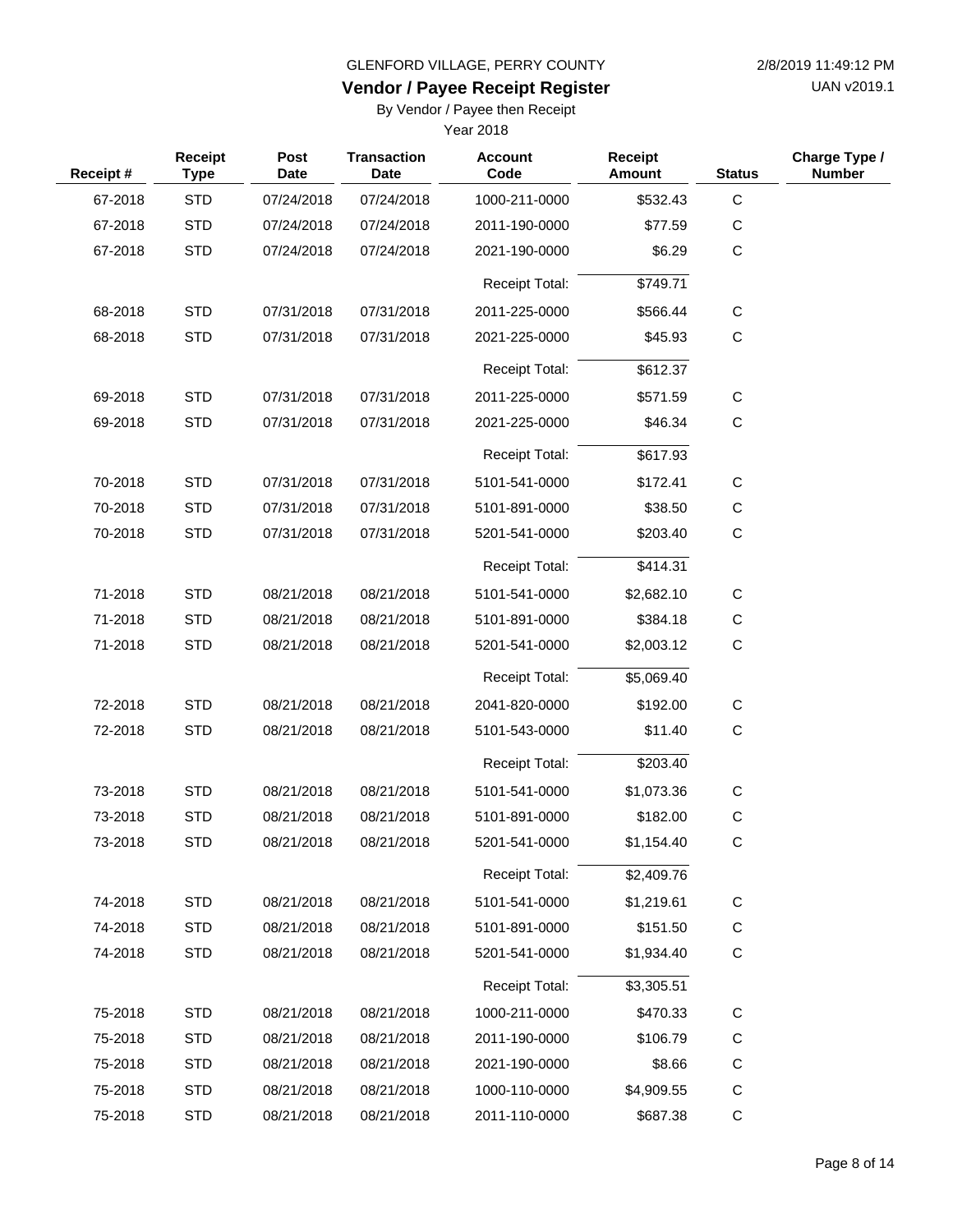UAN v2019.1

# **Vendor / Payee Receipt Register**

By Vendor / Payee then Receipt

| Receipt Total:<br>\$6,182.71<br>$\mathsf C$<br>76-2018<br><b>STD</b><br>08/24/2018<br>5101-541-0000<br>\$224.30<br>08/24/2018<br>$\mathsf C$<br>76-2018<br><b>STD</b><br>08/24/2018<br>08/24/2018<br>5101-891-0000<br>\$20.50<br><b>STD</b><br>$\mathsf{C}$<br>76-2018<br>08/24/2018<br>08/24/2018<br>5201-541-0000<br>\$343.20<br>\$588.00<br><b>Receipt Total:</b><br><b>STD</b><br>77-2018<br>08/28/2018<br>\$213.37<br>$\mathsf C$<br>08/28/2018<br>5101-541-0000<br>$\mathsf C$<br>77-2018<br><b>STD</b><br>08/28/2018<br>08/28/2018<br>5101-891-0000<br>\$38.00<br><b>STD</b><br>$\mathbf C$<br>77-2018<br>08/28/2018<br>08/28/2018<br>5201-541-0000<br>\$280.80<br>\$532.17<br><b>Receipt Total:</b><br><b>STD</b><br>78-2018<br>08/28/2018<br>08/28/2018<br>2011-225-0000<br>\$596.35<br>$\mathsf C$<br>78-2018<br><b>STD</b><br>08/28/2018<br>08/28/2018<br>$\mathsf C$<br>2021-225-0000<br>\$48.35<br>\$644.70<br><b>Receipt Total:</b><br>$\mathsf C$<br>79-2018<br><b>STD</b><br>08/31/2018<br>08/31/2018<br>\$256.62<br>5101-541-0000<br>79-2018<br><b>STD</b><br>08/31/2018<br>08/31/2018<br>5101-891-0000<br>С<br>\$54.00<br>79-2018<br><b>STD</b><br>08/31/2018<br>08/31/2018<br>С<br>5201-541-0000<br>\$172.28<br>\$482.90<br><b>Receipt Total:</b><br><b>STD</b><br>$\mathsf C$<br>80-2018<br>09/18/2018<br>09/18/2018<br>\$80.00<br>2041-820-0000<br>\$80.00<br><b>Receipt Total:</b><br><b>STD</b><br>81-2018<br>09/18/2018<br>09/18/2018<br>\$2,076.66<br>C<br>5101-541-0000<br>$\mathsf C$<br>81-2018<br><b>STD</b><br>09/18/2018<br>\$252.50<br>09/18/2018<br>5101-891-0000<br><b>STD</b><br>$\mathsf{C}$<br>81-2018<br>09/18/2018<br>09/18/2018<br>\$1,247.50<br>5201-541-0000<br>81-2018<br>10/02/2018<br>$-$ \$87.13<br>С<br>NEG. ADJ.<br>09/28/2018<br>5101-541-0000<br>$\mathsf C$<br>81-2018<br>NEG. ADJ.<br>09/28/2018<br>10/02/2018<br>5101-891-0000<br>$-$5.50$<br>Receipt Total:<br>\$3,484.03<br>$\mathsf C$<br>82-2018<br><b>STD</b><br>09/18/2018<br>09/18/2018<br>2041-820-0000<br>\$80.00<br>\$80.00<br><b>Receipt Total:</b><br>83-2018<br><b>STD</b><br>09/18/2018<br>09/18/2018<br>5101-541-0000<br>\$1,060.51<br>C<br>$\mathsf C$<br><b>STD</b><br>83-2018<br>09/18/2018<br>09/18/2018<br>5101-891-0000<br>\$181.50<br><b>STD</b><br>$\mathsf C$<br>83-2018<br>09/18/2018<br>09/18/2018<br>5201-541-0000<br>\$889.20<br>Receipt Total:<br>\$2,131.21<br>84-2018<br><b>STD</b><br>09/18/2018<br>09/18/2018<br>1000-211-0000<br>\$479.88<br>C<br>$\mathsf C$<br>84-2018<br><b>STD</b><br>09/18/2018<br>09/18/2018<br>\$30.00<br>2041-820-0000<br>\$509.88<br>Receipt Total:<br><b>STD</b><br>$\mathsf C$<br>85-2018<br>09/18/2018<br>09/18/2018<br>\$508.80<br>5101-541-0000 | Receipt# | Receipt<br><b>Type</b> | Post<br>Date | <b>Transaction</b><br><b>Date</b> | <b>Account</b><br>Code | <b>Receipt</b><br>Amount | <b>Status</b> | Charge Type /<br><b>Number</b> |
|----------------------------------------------------------------------------------------------------------------------------------------------------------------------------------------------------------------------------------------------------------------------------------------------------------------------------------------------------------------------------------------------------------------------------------------------------------------------------------------------------------------------------------------------------------------------------------------------------------------------------------------------------------------------------------------------------------------------------------------------------------------------------------------------------------------------------------------------------------------------------------------------------------------------------------------------------------------------------------------------------------------------------------------------------------------------------------------------------------------------------------------------------------------------------------------------------------------------------------------------------------------------------------------------------------------------------------------------------------------------------------------------------------------------------------------------------------------------------------------------------------------------------------------------------------------------------------------------------------------------------------------------------------------------------------------------------------------------------------------------------------------------------------------------------------------------------------------------------------------------------------------------------------------------------------------------------------------------------------------------------------------------------------------------------------------------------------------------------------------------------------------------------------------------------------------------------------------------------------------------------------------------------------------------------------------------------------------------------------------------------------------------------------------------------------------------------------------------------------------------------------------------------------------------------------------------------------------------------------------------------------------------------------------------------------------------------------------------|----------|------------------------|--------------|-----------------------------------|------------------------|--------------------------|---------------|--------------------------------|
|                                                                                                                                                                                                                                                                                                                                                                                                                                                                                                                                                                                                                                                                                                                                                                                                                                                                                                                                                                                                                                                                                                                                                                                                                                                                                                                                                                                                                                                                                                                                                                                                                                                                                                                                                                                                                                                                                                                                                                                                                                                                                                                                                                                                                                                                                                                                                                                                                                                                                                                                                                                                                                                                                                                      |          |                        |              |                                   |                        |                          |               |                                |
|                                                                                                                                                                                                                                                                                                                                                                                                                                                                                                                                                                                                                                                                                                                                                                                                                                                                                                                                                                                                                                                                                                                                                                                                                                                                                                                                                                                                                                                                                                                                                                                                                                                                                                                                                                                                                                                                                                                                                                                                                                                                                                                                                                                                                                                                                                                                                                                                                                                                                                                                                                                                                                                                                                                      |          |                        |              |                                   |                        |                          |               |                                |
|                                                                                                                                                                                                                                                                                                                                                                                                                                                                                                                                                                                                                                                                                                                                                                                                                                                                                                                                                                                                                                                                                                                                                                                                                                                                                                                                                                                                                                                                                                                                                                                                                                                                                                                                                                                                                                                                                                                                                                                                                                                                                                                                                                                                                                                                                                                                                                                                                                                                                                                                                                                                                                                                                                                      |          |                        |              |                                   |                        |                          |               |                                |
|                                                                                                                                                                                                                                                                                                                                                                                                                                                                                                                                                                                                                                                                                                                                                                                                                                                                                                                                                                                                                                                                                                                                                                                                                                                                                                                                                                                                                                                                                                                                                                                                                                                                                                                                                                                                                                                                                                                                                                                                                                                                                                                                                                                                                                                                                                                                                                                                                                                                                                                                                                                                                                                                                                                      |          |                        |              |                                   |                        |                          |               |                                |
|                                                                                                                                                                                                                                                                                                                                                                                                                                                                                                                                                                                                                                                                                                                                                                                                                                                                                                                                                                                                                                                                                                                                                                                                                                                                                                                                                                                                                                                                                                                                                                                                                                                                                                                                                                                                                                                                                                                                                                                                                                                                                                                                                                                                                                                                                                                                                                                                                                                                                                                                                                                                                                                                                                                      |          |                        |              |                                   |                        |                          |               |                                |
|                                                                                                                                                                                                                                                                                                                                                                                                                                                                                                                                                                                                                                                                                                                                                                                                                                                                                                                                                                                                                                                                                                                                                                                                                                                                                                                                                                                                                                                                                                                                                                                                                                                                                                                                                                                                                                                                                                                                                                                                                                                                                                                                                                                                                                                                                                                                                                                                                                                                                                                                                                                                                                                                                                                      |          |                        |              |                                   |                        |                          |               |                                |
|                                                                                                                                                                                                                                                                                                                                                                                                                                                                                                                                                                                                                                                                                                                                                                                                                                                                                                                                                                                                                                                                                                                                                                                                                                                                                                                                                                                                                                                                                                                                                                                                                                                                                                                                                                                                                                                                                                                                                                                                                                                                                                                                                                                                                                                                                                                                                                                                                                                                                                                                                                                                                                                                                                                      |          |                        |              |                                   |                        |                          |               |                                |
|                                                                                                                                                                                                                                                                                                                                                                                                                                                                                                                                                                                                                                                                                                                                                                                                                                                                                                                                                                                                                                                                                                                                                                                                                                                                                                                                                                                                                                                                                                                                                                                                                                                                                                                                                                                                                                                                                                                                                                                                                                                                                                                                                                                                                                                                                                                                                                                                                                                                                                                                                                                                                                                                                                                      |          |                        |              |                                   |                        |                          |               |                                |
|                                                                                                                                                                                                                                                                                                                                                                                                                                                                                                                                                                                                                                                                                                                                                                                                                                                                                                                                                                                                                                                                                                                                                                                                                                                                                                                                                                                                                                                                                                                                                                                                                                                                                                                                                                                                                                                                                                                                                                                                                                                                                                                                                                                                                                                                                                                                                                                                                                                                                                                                                                                                                                                                                                                      |          |                        |              |                                   |                        |                          |               |                                |
|                                                                                                                                                                                                                                                                                                                                                                                                                                                                                                                                                                                                                                                                                                                                                                                                                                                                                                                                                                                                                                                                                                                                                                                                                                                                                                                                                                                                                                                                                                                                                                                                                                                                                                                                                                                                                                                                                                                                                                                                                                                                                                                                                                                                                                                                                                                                                                                                                                                                                                                                                                                                                                                                                                                      |          |                        |              |                                   |                        |                          |               |                                |
|                                                                                                                                                                                                                                                                                                                                                                                                                                                                                                                                                                                                                                                                                                                                                                                                                                                                                                                                                                                                                                                                                                                                                                                                                                                                                                                                                                                                                                                                                                                                                                                                                                                                                                                                                                                                                                                                                                                                                                                                                                                                                                                                                                                                                                                                                                                                                                                                                                                                                                                                                                                                                                                                                                                      |          |                        |              |                                   |                        |                          |               |                                |
|                                                                                                                                                                                                                                                                                                                                                                                                                                                                                                                                                                                                                                                                                                                                                                                                                                                                                                                                                                                                                                                                                                                                                                                                                                                                                                                                                                                                                                                                                                                                                                                                                                                                                                                                                                                                                                                                                                                                                                                                                                                                                                                                                                                                                                                                                                                                                                                                                                                                                                                                                                                                                                                                                                                      |          |                        |              |                                   |                        |                          |               |                                |
|                                                                                                                                                                                                                                                                                                                                                                                                                                                                                                                                                                                                                                                                                                                                                                                                                                                                                                                                                                                                                                                                                                                                                                                                                                                                                                                                                                                                                                                                                                                                                                                                                                                                                                                                                                                                                                                                                                                                                                                                                                                                                                                                                                                                                                                                                                                                                                                                                                                                                                                                                                                                                                                                                                                      |          |                        |              |                                   |                        |                          |               |                                |
|                                                                                                                                                                                                                                                                                                                                                                                                                                                                                                                                                                                                                                                                                                                                                                                                                                                                                                                                                                                                                                                                                                                                                                                                                                                                                                                                                                                                                                                                                                                                                                                                                                                                                                                                                                                                                                                                                                                                                                                                                                                                                                                                                                                                                                                                                                                                                                                                                                                                                                                                                                                                                                                                                                                      |          |                        |              |                                   |                        |                          |               |                                |
|                                                                                                                                                                                                                                                                                                                                                                                                                                                                                                                                                                                                                                                                                                                                                                                                                                                                                                                                                                                                                                                                                                                                                                                                                                                                                                                                                                                                                                                                                                                                                                                                                                                                                                                                                                                                                                                                                                                                                                                                                                                                                                                                                                                                                                                                                                                                                                                                                                                                                                                                                                                                                                                                                                                      |          |                        |              |                                   |                        |                          |               |                                |
|                                                                                                                                                                                                                                                                                                                                                                                                                                                                                                                                                                                                                                                                                                                                                                                                                                                                                                                                                                                                                                                                                                                                                                                                                                                                                                                                                                                                                                                                                                                                                                                                                                                                                                                                                                                                                                                                                                                                                                                                                                                                                                                                                                                                                                                                                                                                                                                                                                                                                                                                                                                                                                                                                                                      |          |                        |              |                                   |                        |                          |               |                                |
|                                                                                                                                                                                                                                                                                                                                                                                                                                                                                                                                                                                                                                                                                                                                                                                                                                                                                                                                                                                                                                                                                                                                                                                                                                                                                                                                                                                                                                                                                                                                                                                                                                                                                                                                                                                                                                                                                                                                                                                                                                                                                                                                                                                                                                                                                                                                                                                                                                                                                                                                                                                                                                                                                                                      |          |                        |              |                                   |                        |                          |               |                                |
|                                                                                                                                                                                                                                                                                                                                                                                                                                                                                                                                                                                                                                                                                                                                                                                                                                                                                                                                                                                                                                                                                                                                                                                                                                                                                                                                                                                                                                                                                                                                                                                                                                                                                                                                                                                                                                                                                                                                                                                                                                                                                                                                                                                                                                                                                                                                                                                                                                                                                                                                                                                                                                                                                                                      |          |                        |              |                                   |                        |                          |               |                                |
|                                                                                                                                                                                                                                                                                                                                                                                                                                                                                                                                                                                                                                                                                                                                                                                                                                                                                                                                                                                                                                                                                                                                                                                                                                                                                                                                                                                                                                                                                                                                                                                                                                                                                                                                                                                                                                                                                                                                                                                                                                                                                                                                                                                                                                                                                                                                                                                                                                                                                                                                                                                                                                                                                                                      |          |                        |              |                                   |                        |                          |               |                                |
|                                                                                                                                                                                                                                                                                                                                                                                                                                                                                                                                                                                                                                                                                                                                                                                                                                                                                                                                                                                                                                                                                                                                                                                                                                                                                                                                                                                                                                                                                                                                                                                                                                                                                                                                                                                                                                                                                                                                                                                                                                                                                                                                                                                                                                                                                                                                                                                                                                                                                                                                                                                                                                                                                                                      |          |                        |              |                                   |                        |                          |               |                                |
|                                                                                                                                                                                                                                                                                                                                                                                                                                                                                                                                                                                                                                                                                                                                                                                                                                                                                                                                                                                                                                                                                                                                                                                                                                                                                                                                                                                                                                                                                                                                                                                                                                                                                                                                                                                                                                                                                                                                                                                                                                                                                                                                                                                                                                                                                                                                                                                                                                                                                                                                                                                                                                                                                                                      |          |                        |              |                                   |                        |                          |               |                                |
|                                                                                                                                                                                                                                                                                                                                                                                                                                                                                                                                                                                                                                                                                                                                                                                                                                                                                                                                                                                                                                                                                                                                                                                                                                                                                                                                                                                                                                                                                                                                                                                                                                                                                                                                                                                                                                                                                                                                                                                                                                                                                                                                                                                                                                                                                                                                                                                                                                                                                                                                                                                                                                                                                                                      |          |                        |              |                                   |                        |                          |               |                                |
|                                                                                                                                                                                                                                                                                                                                                                                                                                                                                                                                                                                                                                                                                                                                                                                                                                                                                                                                                                                                                                                                                                                                                                                                                                                                                                                                                                                                                                                                                                                                                                                                                                                                                                                                                                                                                                                                                                                                                                                                                                                                                                                                                                                                                                                                                                                                                                                                                                                                                                                                                                                                                                                                                                                      |          |                        |              |                                   |                        |                          |               |                                |
|                                                                                                                                                                                                                                                                                                                                                                                                                                                                                                                                                                                                                                                                                                                                                                                                                                                                                                                                                                                                                                                                                                                                                                                                                                                                                                                                                                                                                                                                                                                                                                                                                                                                                                                                                                                                                                                                                                                                                                                                                                                                                                                                                                                                                                                                                                                                                                                                                                                                                                                                                                                                                                                                                                                      |          |                        |              |                                   |                        |                          |               |                                |
|                                                                                                                                                                                                                                                                                                                                                                                                                                                                                                                                                                                                                                                                                                                                                                                                                                                                                                                                                                                                                                                                                                                                                                                                                                                                                                                                                                                                                                                                                                                                                                                                                                                                                                                                                                                                                                                                                                                                                                                                                                                                                                                                                                                                                                                                                                                                                                                                                                                                                                                                                                                                                                                                                                                      |          |                        |              |                                   |                        |                          |               |                                |
|                                                                                                                                                                                                                                                                                                                                                                                                                                                                                                                                                                                                                                                                                                                                                                                                                                                                                                                                                                                                                                                                                                                                                                                                                                                                                                                                                                                                                                                                                                                                                                                                                                                                                                                                                                                                                                                                                                                                                                                                                                                                                                                                                                                                                                                                                                                                                                                                                                                                                                                                                                                                                                                                                                                      |          |                        |              |                                   |                        |                          |               |                                |
|                                                                                                                                                                                                                                                                                                                                                                                                                                                                                                                                                                                                                                                                                                                                                                                                                                                                                                                                                                                                                                                                                                                                                                                                                                                                                                                                                                                                                                                                                                                                                                                                                                                                                                                                                                                                                                                                                                                                                                                                                                                                                                                                                                                                                                                                                                                                                                                                                                                                                                                                                                                                                                                                                                                      |          |                        |              |                                   |                        |                          |               |                                |
|                                                                                                                                                                                                                                                                                                                                                                                                                                                                                                                                                                                                                                                                                                                                                                                                                                                                                                                                                                                                                                                                                                                                                                                                                                                                                                                                                                                                                                                                                                                                                                                                                                                                                                                                                                                                                                                                                                                                                                                                                                                                                                                                                                                                                                                                                                                                                                                                                                                                                                                                                                                                                                                                                                                      |          |                        |              |                                   |                        |                          |               |                                |
|                                                                                                                                                                                                                                                                                                                                                                                                                                                                                                                                                                                                                                                                                                                                                                                                                                                                                                                                                                                                                                                                                                                                                                                                                                                                                                                                                                                                                                                                                                                                                                                                                                                                                                                                                                                                                                                                                                                                                                                                                                                                                                                                                                                                                                                                                                                                                                                                                                                                                                                                                                                                                                                                                                                      |          |                        |              |                                   |                        |                          |               |                                |
|                                                                                                                                                                                                                                                                                                                                                                                                                                                                                                                                                                                                                                                                                                                                                                                                                                                                                                                                                                                                                                                                                                                                                                                                                                                                                                                                                                                                                                                                                                                                                                                                                                                                                                                                                                                                                                                                                                                                                                                                                                                                                                                                                                                                                                                                                                                                                                                                                                                                                                                                                                                                                                                                                                                      |          |                        |              |                                   |                        |                          |               |                                |
|                                                                                                                                                                                                                                                                                                                                                                                                                                                                                                                                                                                                                                                                                                                                                                                                                                                                                                                                                                                                                                                                                                                                                                                                                                                                                                                                                                                                                                                                                                                                                                                                                                                                                                                                                                                                                                                                                                                                                                                                                                                                                                                                                                                                                                                                                                                                                                                                                                                                                                                                                                                                                                                                                                                      |          |                        |              |                                   |                        |                          |               |                                |
|                                                                                                                                                                                                                                                                                                                                                                                                                                                                                                                                                                                                                                                                                                                                                                                                                                                                                                                                                                                                                                                                                                                                                                                                                                                                                                                                                                                                                                                                                                                                                                                                                                                                                                                                                                                                                                                                                                                                                                                                                                                                                                                                                                                                                                                                                                                                                                                                                                                                                                                                                                                                                                                                                                                      |          |                        |              |                                   |                        |                          |               |                                |
|                                                                                                                                                                                                                                                                                                                                                                                                                                                                                                                                                                                                                                                                                                                                                                                                                                                                                                                                                                                                                                                                                                                                                                                                                                                                                                                                                                                                                                                                                                                                                                                                                                                                                                                                                                                                                                                                                                                                                                                                                                                                                                                                                                                                                                                                                                                                                                                                                                                                                                                                                                                                                                                                                                                      |          |                        |              |                                   |                        |                          |               |                                |
|                                                                                                                                                                                                                                                                                                                                                                                                                                                                                                                                                                                                                                                                                                                                                                                                                                                                                                                                                                                                                                                                                                                                                                                                                                                                                                                                                                                                                                                                                                                                                                                                                                                                                                                                                                                                                                                                                                                                                                                                                                                                                                                                                                                                                                                                                                                                                                                                                                                                                                                                                                                                                                                                                                                      |          |                        |              |                                   |                        |                          |               |                                |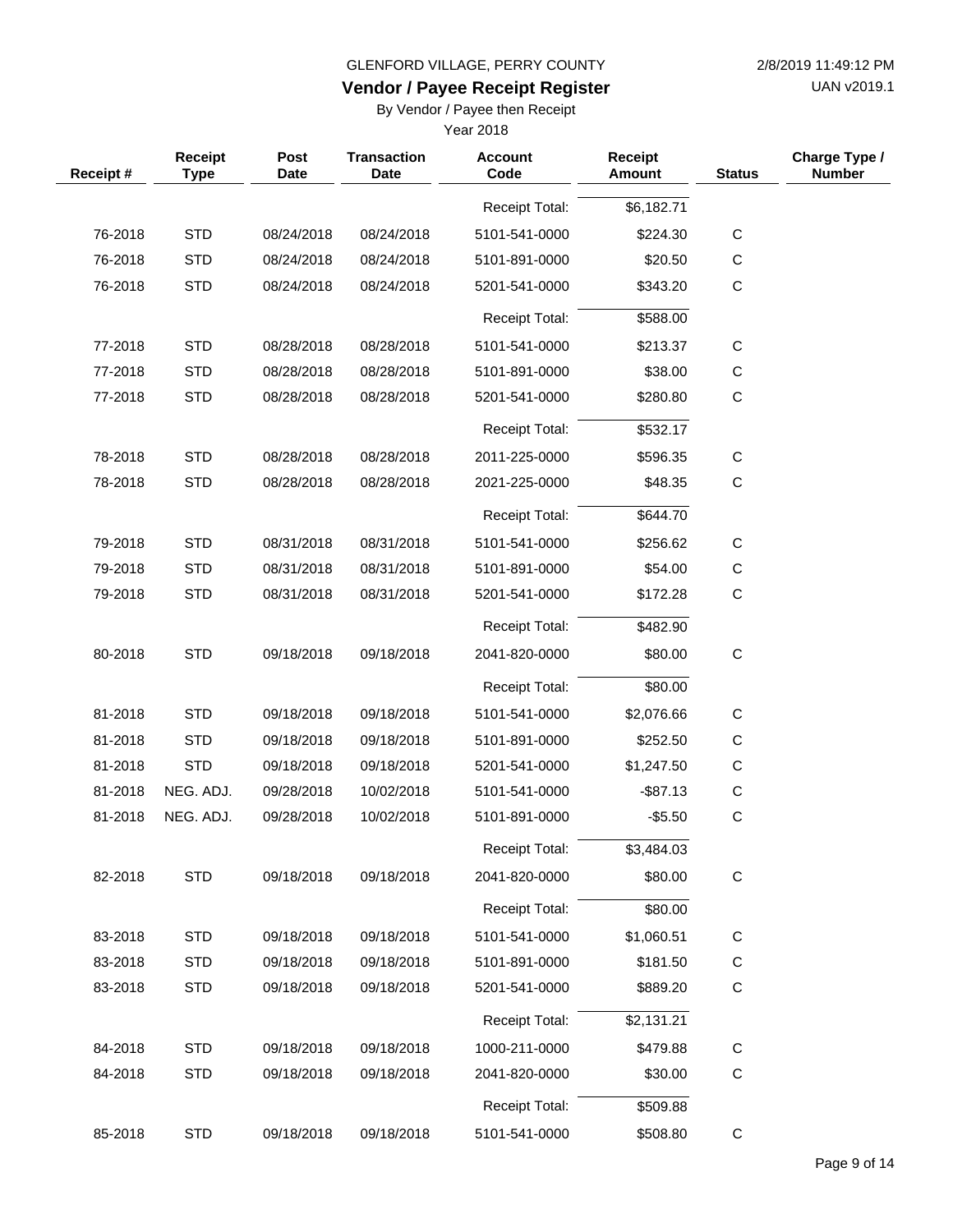**Vendor / Payee Receipt Register**

UAN v2019.1

By Vendor / Payee then Receipt

| Receipt# | <b>Receipt</b><br><b>Type</b> | <b>Post</b><br>Date | <b>Transaction</b><br>Date | <b>Account</b><br>Code | <b>Receipt</b><br><b>Amount</b> | <b>Status</b> | Charge Type /<br><b>Number</b> |
|----------|-------------------------------|---------------------|----------------------------|------------------------|---------------------------------|---------------|--------------------------------|
| 85-2018  | <b>STD</b>                    | 09/18/2018          | 09/18/2018                 | 5201-541-0000          | \$806.00                        | $\mathbf C$   |                                |
| 85-2018  | <b>STD</b>                    | 09/18/2018          | 09/18/2018                 | 5101-891-0000          | \$80.00                         | $\mathsf C$   |                                |
|          |                               |                     |                            | <b>Receipt Total:</b>  | \$1,394.80                      |               |                                |
| 86-2018  | <b>STD</b>                    | 09/25/2018          | 09/25/2018                 | 1000-110-0000          | \$316.64                        | $\mathsf{C}$  |                                |
| 86-2018  | <b>STD</b>                    | 09/25/2018          | 09/25/2018                 | 2011-225-0000          | \$575.14                        | С             |                                |
| 86-2018  | <b>STD</b>                    | 09/25/2018          | 09/25/2018                 | 2021-225-0000          | \$46.63                         | $\mathbf C$   |                                |
|          |                               |                     |                            | <b>Receipt Total:</b>  | \$938.41                        |               |                                |
| 87-2018  | <b>STD</b>                    | 09/25/2018          | 09/25/2018                 | 2041-820-0000          | \$27.00                         | $\mathbf C$   |                                |
| 87-2018  | <b>STD</b>                    | 09/25/2018          | 09/25/2018                 | 5101-543-0000          | \$397.10                        | C             |                                |
| 87-2018  | <b>STD</b>                    | 09/25/2018          | 09/25/2018                 | 2011-190-0000          | \$113.75                        | C             |                                |
| 87-2018  | <b>STD</b>                    | 09/25/2018          | 09/25/2018                 | 2021-190-0000          | \$9.22                          | С             |                                |
|          |                               |                     |                            | <b>Receipt Total:</b>  | \$547.07                        |               |                                |
| 88-2018  | <b>STD</b>                    | 09/25/2018          | 09/25/2018                 | 5101-541-0000          | \$1,471.74                      | С             |                                |
| 88-2018  | <b>STD</b>                    | 09/25/2018          | 09/25/2018                 | 5101-891-0000          | \$199.00                        | С             |                                |
| 88-2018  | <b>STD</b>                    | 09/25/2018          | 09/25/2018                 | 5201-541-0000          | \$1,272.11                      | C             |                                |
| 88-2018  | NEG. ADJ.                     | 10/05/2018          | 10/13/2018                 | 5101-541-0000          | $-$24.50$                       | С             |                                |
| 88-2018  | NEG. ADJ.                     | 10/05/2018          | 10/13/2018                 | 5101-891-0000          | $-$ \$52.00                     | C             |                                |
| 88-2018  | NEG. ADJ.                     | 10/05/2018          | 10/13/2018                 | 5201-541-0000          | $-$5.00$                        | $\mathbf C$   |                                |
|          |                               |                     |                            | <b>Receipt Total:</b>  | \$2,861.35                      |               |                                |
| 89-2018  | <b>STD</b>                    | 10/02/2018          | 10/02/2018                 | 5101-541-0000          | \$77.45                         | C             |                                |
| 89-2018  | <b>STD</b>                    | 10/02/2018          | 10/02/2018                 | 5101-891-0000          | \$15.00                         | $\mathbf C$   |                                |
|          |                               |                     |                            | <b>Receipt Total:</b>  | \$92.45                         |               |                                |
| 90-2018  | <b>STD</b>                    | 10/02/2018          | 10/02/2018                 | 5101-541-0000          | \$89.50                         | C             |                                |
| 90-2018  | <b>STD</b>                    | 10/02/2018          | 10/02/2018                 | 5101-891-0000          | \$5.50                          | C             |                                |
| 90-2018  | <b>STD</b>                    | 10/02/2018          | 10/02/2018                 | 5101-590-0000          | \$35.00                         | $\mathbf C$   |                                |
|          |                               |                     |                            | Receipt Total:         | \$130.00                        |               |                                |
| 91-2018  | <b>STD</b>                    | 10/13/2018          | 10/13/2018                 | 5101-541-0000          | \$319.83                        | C             |                                |
| 91-2018  | <b>STD</b>                    | 10/13/2018          | 10/13/2018                 | 5101-891-0000          | \$52.00                         | C             |                                |
| 91-2018  | <b>STD</b>                    | 10/13/2018          | 10/13/2018                 | 5201-541-0000          | \$147.00                        | С             |                                |
|          |                               |                     |                            | Receipt Total:         | \$518.83                        |               |                                |
| 92-2018  | <b>STD</b>                    | 10/13/2018          | 10/13/2018                 | 5101-541-0000          | \$583.93                        | C             |                                |
| 92-2018  | <b>STD</b>                    | 10/13/2018          | 10/13/2018                 | 5101-891-0000          | \$86.00                         | C             |                                |
| 92-2018  | <b>STD</b>                    | 10/13/2018          | 10/13/2018                 | 5201-541-0000          | \$421.20                        | С             |                                |
|          |                               |                     |                            | Receipt Total:         | \$1,091.13                      |               |                                |
| 93-2018  | <b>STD</b>                    | 10/13/2018          | 10/13/2018                 | 2041-820-0000          | \$225.00                        | $\mathsf C$   |                                |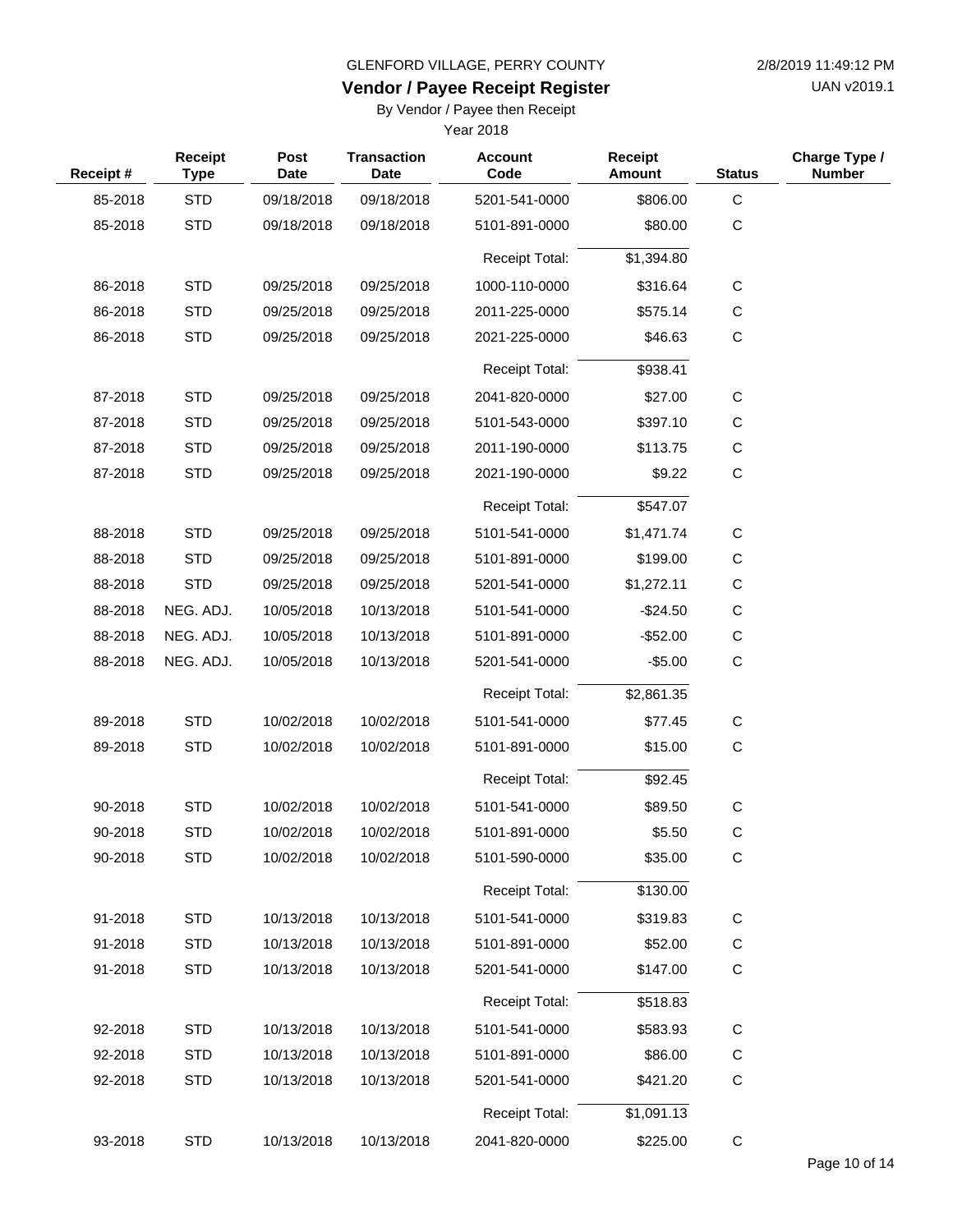#### GLENFORD VILLAGE, PERRY COUNTY

**Vendor / Payee Receipt Register**

By Vendor / Payee then Receipt

| 2/8/2019 11:49:12 PM |
|----------------------|
| UAN v2019.1          |

| Receipt # | Receipt<br><b>Type</b> | <b>Post</b><br><b>Date</b> | <b>Transaction</b><br><b>Date</b> | <b>Account</b><br>Code | Receipt<br>Amount | <b>Status</b> | Charge Type /<br><b>Number</b> |
|-----------|------------------------|----------------------------|-----------------------------------|------------------------|-------------------|---------------|--------------------------------|
| 93-2018   | POS. ADJ.              | 10/13/2018                 | 11/20/2018                        | 2041-820-0000          | \$30.00           | $\mathsf C$   |                                |
|           |                        |                            |                                   | <b>Receipt Total:</b>  | \$255.00          |               |                                |
| 94-2018   | <b>STD</b>             | 10/13/2018                 | 10/13/2018                        | 5101-541-0000          | \$1,681.11        | $\mathsf{C}$  |                                |
| 94-2018   | <b>STD</b>             | 10/13/2018                 | 10/13/2018                        | 5101-891-0000          | \$227.00          | $\mathsf{C}$  |                                |
| 94-2018   | <b>STD</b>             | 10/13/2018                 | 10/13/2018                        | 5201-541-0000          | \$1,218.88        | $\mathsf{C}$  |                                |
|           |                        |                            |                                   | Receipt Total:         | \$3,126.99        |               |                                |
| 95-2018   | <b>STD</b>             | 10/13/2018                 | 10/13/2018                        | 5101-541-0000          | \$24.50           | $\mathsf{C}$  |                                |
| 95-2018   | <b>STD</b>             | 10/13/2018                 | 10/13/2018                        | 5101-891-0000          | \$5.00            | $\mathsf C$   |                                |
| 95-2018   | <b>STD</b>             | 10/13/2018                 | 10/13/2018                        | 5201-541-0000          | \$52.00           | $\mathsf C$   |                                |
| 95-2018   | <b>STD</b>             | 10/13/2018                 | 10/13/2018                        | 5101-590-0000          | \$35.00           | $\mathsf{C}$  |                                |
|           |                        |                            |                                   | <b>Receipt Total:</b>  | \$116.50          |               |                                |
| 96-2018   | <b>STD</b>             | 10/23/2018                 | 10/23/2018                        | 5101-541-0000          | \$1,099.86        | $\mathsf{C}$  |                                |
| 96-2018   | <b>STD</b>             | 10/23/2018                 | 10/23/2018                        | 5101-891-0000          | \$186.00          | $\mathsf C$   |                                |
| 96-2018   | <b>STD</b>             | 10/23/2018                 | 10/23/2018                        | 5201-541-0000          | \$1,181.50        | $\mathsf{C}$  |                                |
|           |                        |                            |                                   | Receipt Total:         | \$2,467.36        |               |                                |
| 97-2018   | <b>STD</b>             | 10/23/2018                 | 10/23/2018                        | 1000-211-0000          | \$527.36          | $\mathsf C$   |                                |
|           |                        |                            |                                   | <b>Receipt Total:</b>  | \$527.36          |               |                                |
| 98-2018   | <b>STD</b>             | 10/23/2018                 | 10/23/2018                        | 2011-190-0000          | \$132.81          | $\mathsf{C}$  |                                |
| 98-2018   | <b>STD</b>             | 10/23/2018                 | 10/23/2018                        | 2021-190-0000          | \$10.77           | $\mathsf{C}$  |                                |
|           |                        |                            |                                   | <b>Receipt Total:</b>  | \$143.58          |               |                                |
| 99-2018   | <b>STD</b>             | 10/23/2018                 | 10/23/2018                        | 5101-541-0000          | \$671.49          | C             |                                |
| 99-2018   | <b>STD</b>             | 10/23/2018                 | 10/23/2018                        | 5101-891-0000          | \$105.50          | $\mathsf{C}$  |                                |
| 99-2018   | <b>STD</b>             | 10/23/2018                 | 10/23/2018                        | 5201-541-0000          | \$863.10          | $\mathsf C$   |                                |
|           |                        |                            |                                   | Receipt Total:         | \$1,640.09        |               |                                |
| 100-2018  | <b>STD</b>             | 10/30/2018                 | 10/30/2018                        | 5101-541-0000          | \$838.33          | $\mathsf C$   |                                |
| 100-2018  | <b>STD</b>             | 10/30/2018                 | 10/30/2018                        | 5101-891-0000          | \$80.00           | $\mathsf{C}$  |                                |
| 100-2018  | <b>STD</b>             | 10/30/2018                 | 10/30/2018                        | 5201-541-0000          | \$1,664.00        | C             |                                |
|           |                        |                            |                                   | Receipt Total:         | \$2,582.33        |               |                                |
| 101-2018  | <b>STD</b>             | 10/30/2018                 | 10/30/2018                        | 2011-225-0000          | \$585.85          | C             |                                |
| 101-2018  | <b>STD</b>             | 10/30/2018                 | 10/30/2018                        | 2021-225-0000          | \$47.50           | $\mathsf{C}$  |                                |
|           |                        |                            |                                   | Receipt Total:         | \$633.35          |               |                                |
| 102-2018  | <b>STD</b>             | 11/20/2018                 | 11/20/2018                        | 5101-541-0000          | \$1,154.93        | $\mathsf{C}$  |                                |
| 102-2018  | <b>STD</b>             | 11/20/2018                 | 11/20/2018                        | 5101-891-0000          | \$100.00          | $\mathsf{C}$  |                                |
| 102-2018  | <b>STD</b>             | 11/20/2018                 | 11/20/2018                        | 5201-541-0000          | \$1,783.50        | $\mathsf C$   |                                |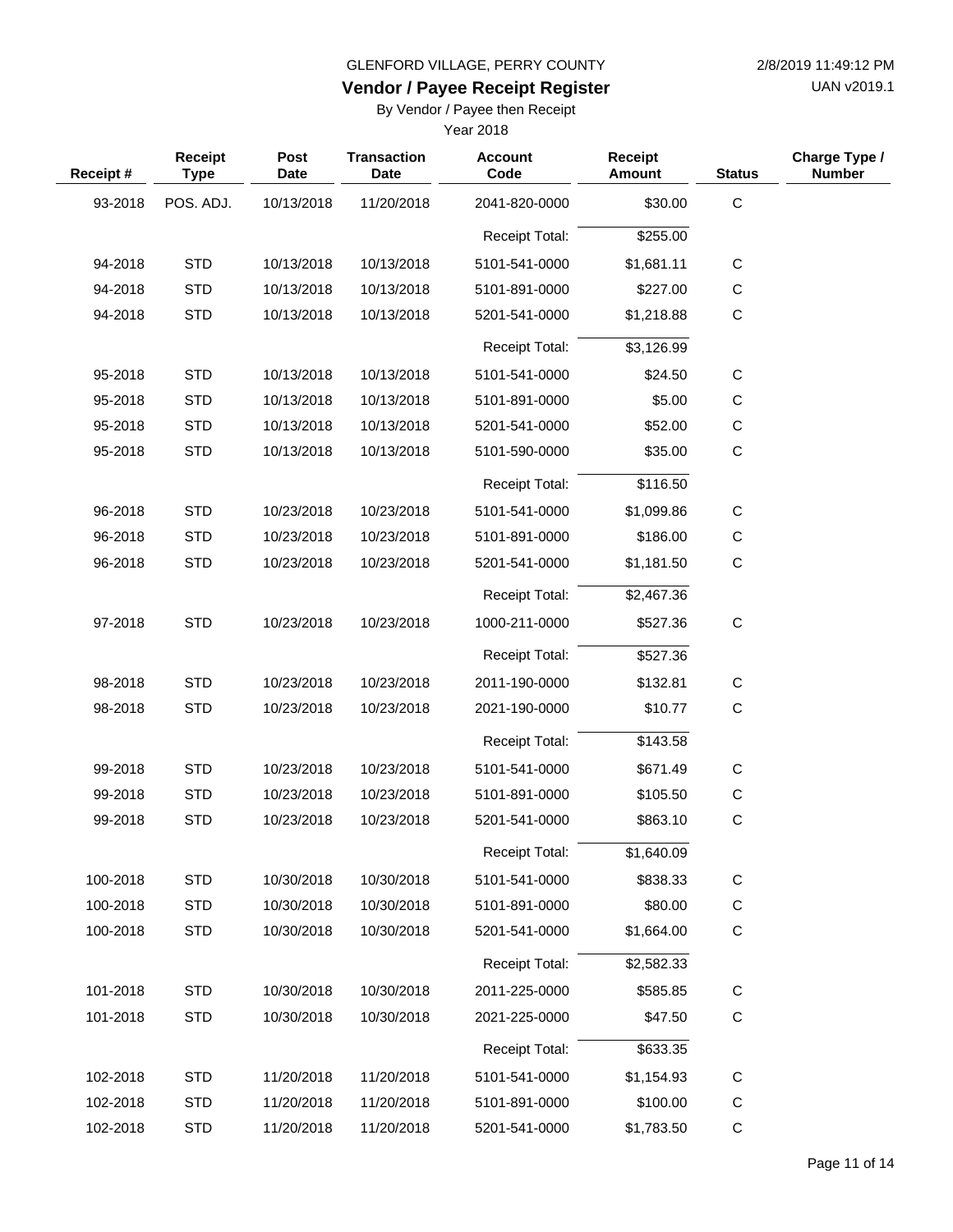UAN v2019.1

## **Vendor / Payee Receipt Register**

By Vendor / Payee then Receipt

| Receipt# | <b>Receipt</b><br><b>Type</b> | Post<br><b>Date</b> | <b>Transaction</b><br><b>Date</b> | <b>Account</b><br>Code | <b>Receipt</b><br><b>Amount</b> | <b>Status</b> | Charge Type /<br><b>Number</b> |
|----------|-------------------------------|---------------------|-----------------------------------|------------------------|---------------------------------|---------------|--------------------------------|
|          |                               |                     |                                   | Receipt Total:         | \$3,038.43                      |               |                                |
| 103-2018 | <b>STD</b>                    | 11/20/2018          | 11/20/2018                        | 2041-820-0000          | \$50.00                         | $\mathbf C$   |                                |
|          |                               |                     |                                   | <b>Receipt Total:</b>  | \$50.00                         |               |                                |
| 104-2018 | <b>STD</b>                    | 11/20/2018          | 11/20/2018                        | 5101-541-0000          | \$1,734.75                      | C             |                                |
| 104-2018 | <b>STD</b>                    | 11/20/2018          | 11/20/2018                        | 5101-891-0000          | \$255.00                        | С             |                                |
| 104-2018 | <b>STD</b>                    | 11/20/2018          | 11/20/2018                        | 5201-541-0000          | \$1,085.70                      | $\mathbf C$   |                                |
|          |                               |                     |                                   | Receipt Total:         | \$3,075.45                      |               |                                |
| 105-2018 | <b>STD</b>                    | 11/20/2018          | 11/20/2018                        | 2011-225-0000          | \$576.24                        | C             |                                |
| 105-2018 | <b>STD</b>                    | 11/20/2018          | 11/20/2018                        | 2021-225-0000          | \$30.33                         | $\mathbf C$   |                                |
|          |                               |                     |                                   | <b>Receipt Total:</b>  | \$606.57                        |               |                                |
| 106-2018 | <b>STD</b>                    | 11/20/2018          | 11/20/2018                        | 5101-541-0000          | \$1,212.08                      | С             |                                |
| 106-2018 | <b>STD</b>                    | 11/20/2018          | 11/20/2018                        | 5101-891-0000          | \$205.00                        | $\mathsf C$   |                                |
| 106-2018 | <b>STD</b>                    | 11/20/2018          | 11/20/2018                        | 5201-541-0000          | \$1,196.00                      | $\mathbf C$   |                                |
|          |                               |                     |                                   | Receipt Total:         | \$2,613.08                      |               |                                |
| 107-2018 | <b>STD</b>                    | 11/20/2018          | 11/20/2018                        | 1000-211-0000          | \$505.01                        | $\mathsf C$   |                                |
|          |                               |                     |                                   | Receipt Total:         | \$505.01                        |               |                                |
| 108-2018 | <b>STD</b>                    | 11/20/2018          | 11/20/2018                        | 5101-541-0000          | \$779.58                        | С             |                                |
| 108-2018 | <b>STD</b>                    | 11/20/2018          | 11/20/2018                        | 5101-891-0000          | \$125.00                        | $\mathsf C$   |                                |
| 108-2018 | <b>STD</b>                    | 11/20/2018          | 11/20/2018                        | 5201-541-0000          | \$858.00                        | $\mathbf C$   |                                |
|          |                               |                     |                                   | Receipt Total:         | \$1,762.58                      |               |                                |
| 109-2018 | <b>STD</b>                    | 11/30/2018          | 11/30/2018                        | 5101-541-0000          | \$614.65                        | С             |                                |
| 109-2018 | <b>STD</b>                    | 11/30/2018          | 11/30/2018                        | 5101-891-0000          | \$75.00                         | $\mathsf C$   |                                |
| 109-2018 | <b>STD</b>                    | 11/30/2018          | 11/30/2018                        | 5201-541-0000          | \$624.00                        | $\mathbf C$   |                                |
|          |                               |                     |                                   | Receipt Total:         | \$1,313.65                      |               |                                |
| 110-2018 | <b>STD</b>                    | 11/30/2018          | 11/30/2018                        | 2011-190-0000          | \$131.49                        | $\mathsf C$   |                                |
| 110-2018 | <b>STD</b>                    | 11/30/2018          | 11/30/2018                        | 2021-190-0000          | \$10.66                         | $\mathbf C$   |                                |
|          |                               |                     |                                   | <b>Receipt Total:</b>  | \$142.15                        |               |                                |
| 111-2018 | <b>STD</b>                    | 11/30/2018          | 11/30/2018                        | 5101-541-0000          | \$340.68                        | C             |                                |
| 111-2018 | <b>STD</b>                    | 11/30/2018          | 11/30/2018                        | 5101-891-0000          | \$58.00                         | $\mathsf C$   |                                |
| 111-2018 | <b>STD</b>                    | 11/30/2018          | 11/30/2018                        | 5201-541-0000          | \$109.20                        | $\mathsf C$   |                                |
|          |                               |                     |                                   | Receipt Total:         | \$507.88                        |               |                                |
| 112-2018 | <b>STD</b>                    | 11/30/2018          | 11/30/2018                        | 2041-820-0000          | \$200.00                        | $\mathbf C$   |                                |
|          |                               |                     |                                   | Receipt Total:         | \$200.00                        |               |                                |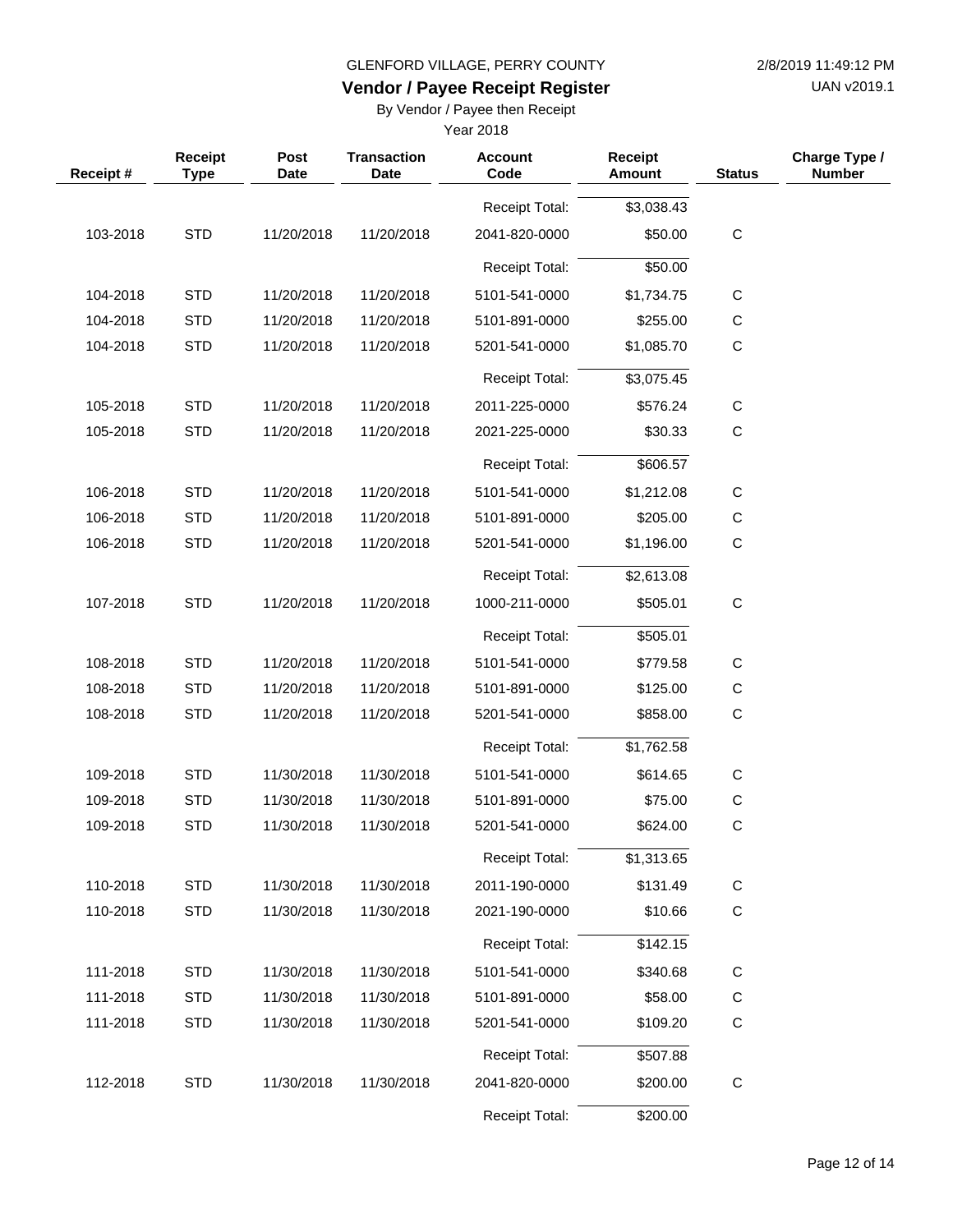UAN v2019.1

## **Vendor / Payee Receipt Register**

By Vendor / Payee then Receipt

| Receipt# | <b>Receipt</b><br><b>Type</b> | Post<br><b>Date</b> | <b>Transaction</b><br><b>Date</b> | <b>Account</b><br>Code | <b>Receipt</b><br><b>Amount</b> | <b>Status</b> | Charge Type /<br><b>Number</b> |
|----------|-------------------------------|---------------------|-----------------------------------|------------------------|---------------------------------|---------------|--------------------------------|
| 113-2018 | <b>STD</b>                    | 12/04/2018          | 12/04/2018                        | 5101-541-0000          | \$881.60                        | $\mathbf C$   |                                |
| 113-2018 | <b>STD</b>                    | 12/04/2018          | 12/04/2018                        | 5101-891-0000          | \$81.50                         | C             |                                |
| 113-2018 | <b>STD</b>                    | 12/04/2018          | 12/04/2018                        | 5201-541-0000          | \$1,509.20                      | C             |                                |
|          |                               |                     |                                   | <b>Receipt Total:</b>  | \$2,472.30                      |               |                                |
| 114-2018 | <b>STD</b>                    | 12/14/2018          | 12/14/2018                        | 5101-541-0000          | \$2,125.05                      | С             |                                |
| 114-2018 | <b>STD</b>                    | 12/14/2018          | 12/14/2018                        | 5101-891-0000          | \$426.50                        | С             |                                |
| 114-2018 | <b>STD</b>                    | 12/14/2018          | 12/14/2018                        | 5201-541-0000          | \$1,380.20                      | C             |                                |
|          |                               |                     |                                   | <b>Receipt Total:</b>  | \$3,931.75                      |               |                                |
| 115-2018 | <b>STD</b>                    | 12/18/2018          | 12/18/2018                        | 5101-541-0000          | \$436.93                        | С             |                                |
| 115-2018 | <b>STD</b>                    | 12/18/2018          | 12/18/2018                        | 5101-891-0000          | \$66.00                         | С             |                                |
| 115-2018 | <b>STD</b>                    | 12/18/2018          | 12/18/2018                        | 5201-541-0000          | \$362.70                        | C             |                                |
|          |                               |                     |                                   | <b>Receipt Total:</b>  | \$865.63                        |               |                                |
| 116-2018 | <b>STD</b>                    | 12/18/2018          | 12/18/2018                        | 1000-222-0000          | \$37.50                         | С             |                                |
| 116-2018 | <b>STD</b>                    | 12/18/2018          | 12/18/2018                        | 1000-211-0000          | \$483.84                        | C             |                                |
|          |                               |                     |                                   | <b>Receipt Total:</b>  | \$521.34                        |               |                                |
| 117-2018 | <b>STD</b>                    | 11/30/2018          | 12/18/2018                        | 5101-541-0000          | \$153.98                        | C             |                                |
| 117-2018 | <b>STD</b>                    | 11/30/2018          | 12/18/2018                        | 5101-891-0000          | \$16.50                         | C             |                                |
| 117-2018 | <b>STD</b>                    | 11/30/2018          | 12/18/2018                        | 5201-541-0000          | \$114.40                        | C             |                                |
|          |                               |                     |                                   | <b>Receipt Total:</b>  | \$284.88                        |               |                                |
| 118-2018 | <b>STD</b>                    | 12/21/2018          | 12/21/2018                        | 5101-541-0000          | \$1,224.84                      | C             |                                |
| 118-2018 | <b>STD</b>                    | 12/21/2018          | 12/21/2018                        | 5101-891-0000          | \$187.50                        | С             |                                |
| 118-2018 | <b>STD</b>                    | 12/21/2018          | 12/21/2018                        | 5201-541-0000          | \$1,518.40                      | $\mathbf C$   |                                |
|          |                               |                     |                                   | <b>Receipt Total:</b>  | \$2,930.74                      |               |                                |
| 119-2018 | <b>STD</b>                    | 12/21/2018          | 12/21/2018                        | 2011-225-0000          | \$607.80                        | C.            |                                |
| 119-2018 | <b>STD</b>                    | 12/21/2018          | 12/21/2018                        | 2021-225-0000          | \$49.28                         | C             |                                |
|          |                               |                     |                                   | Receipt Total:         | \$657.08                        |               |                                |
| 120-2018 | <b>STD</b>                    | 12/28/2018          | 12/28/2018                        | 5101-541-0000          | \$371.04                        | C             |                                |
| 120-2018 | <b>STD</b>                    | 12/28/2018          | 12/28/2018                        | 5101-891-0000          | \$62.00                         | С             |                                |
| 120-2018 | <b>STD</b>                    | 12/28/2018          | 12/28/2018                        | 5201-541-0000          | \$379.60                        | $\mathsf{C}$  |                                |
|          |                               |                     |                                   | Receipt Total:         | \$812.64                        |               |                                |
| 121-2018 | <b>STD</b>                    | 12/28/2018          | 12/28/2018                        | 2011-190-0000          | \$290.19                        | C             |                                |
| 121-2018 | <b>STD</b>                    | 12/28/2018          | 12/28/2018                        | 2021-190-0000          | \$23.53                         | С             |                                |
|          |                               |                     |                                   | Receipt Total:         | \$313.72                        |               |                                |
| 122-2018 | <b>STD</b>                    | 12/31/2018          | 12/31/2018                        | 5101-541-0000          | \$651.39                        | $\mathsf C$   |                                |